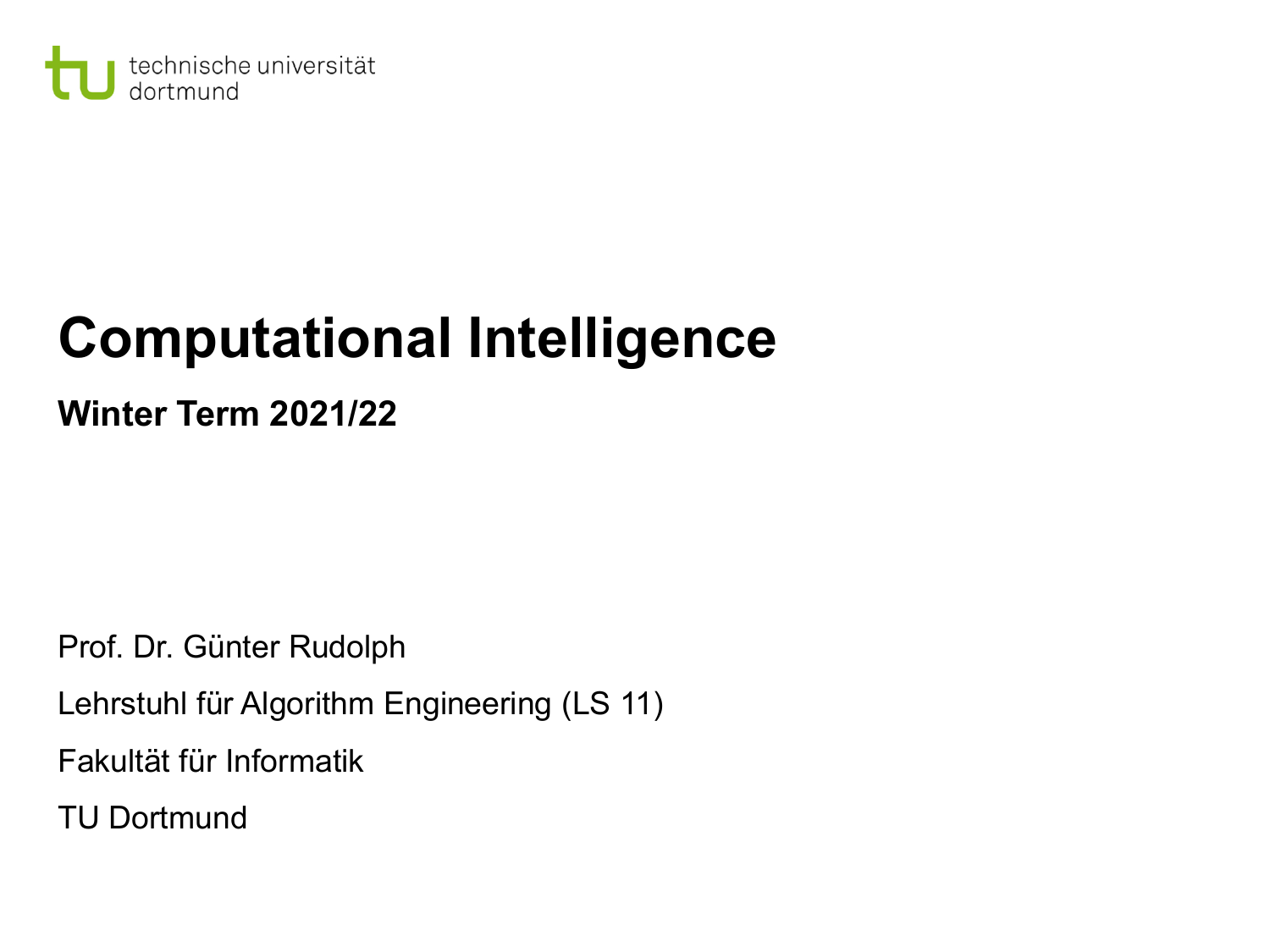- Introduction to Artificial Neural Networks
	- − McCulloch Pitts Neuron (MCP)
	- − Minsky / Papert Perceptron (MPP)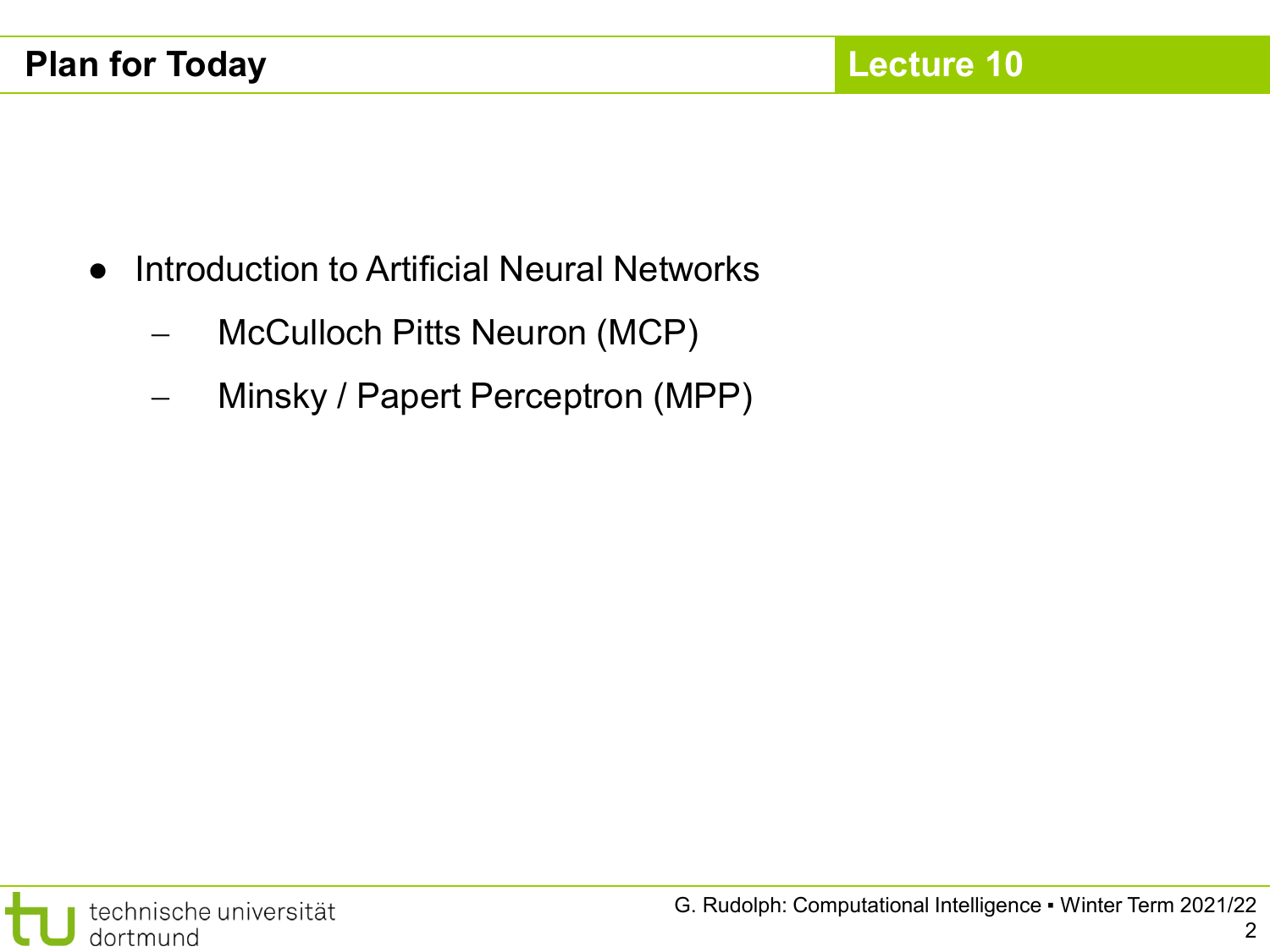#### **Biological Prototype**



3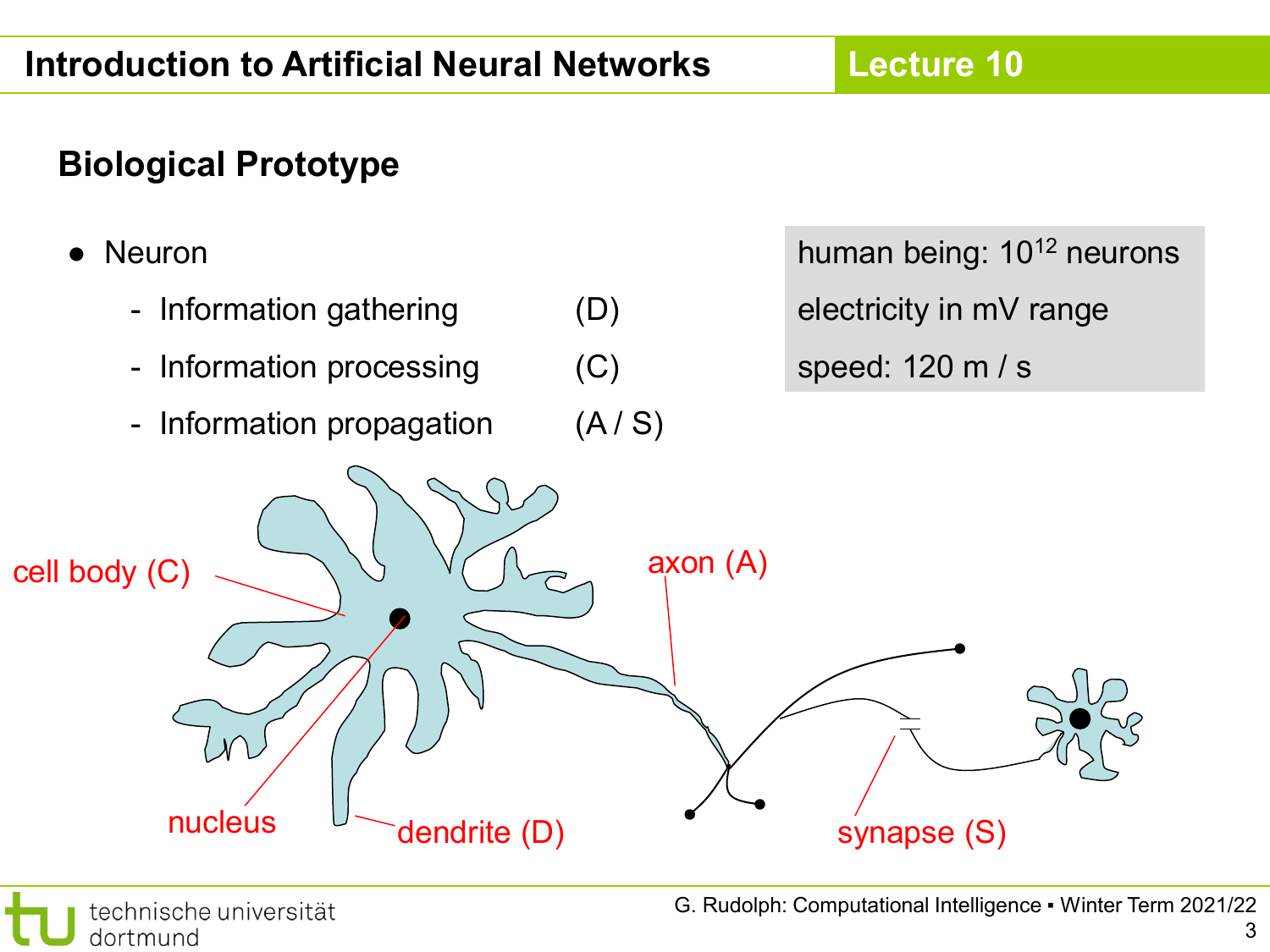**Lecture 10**

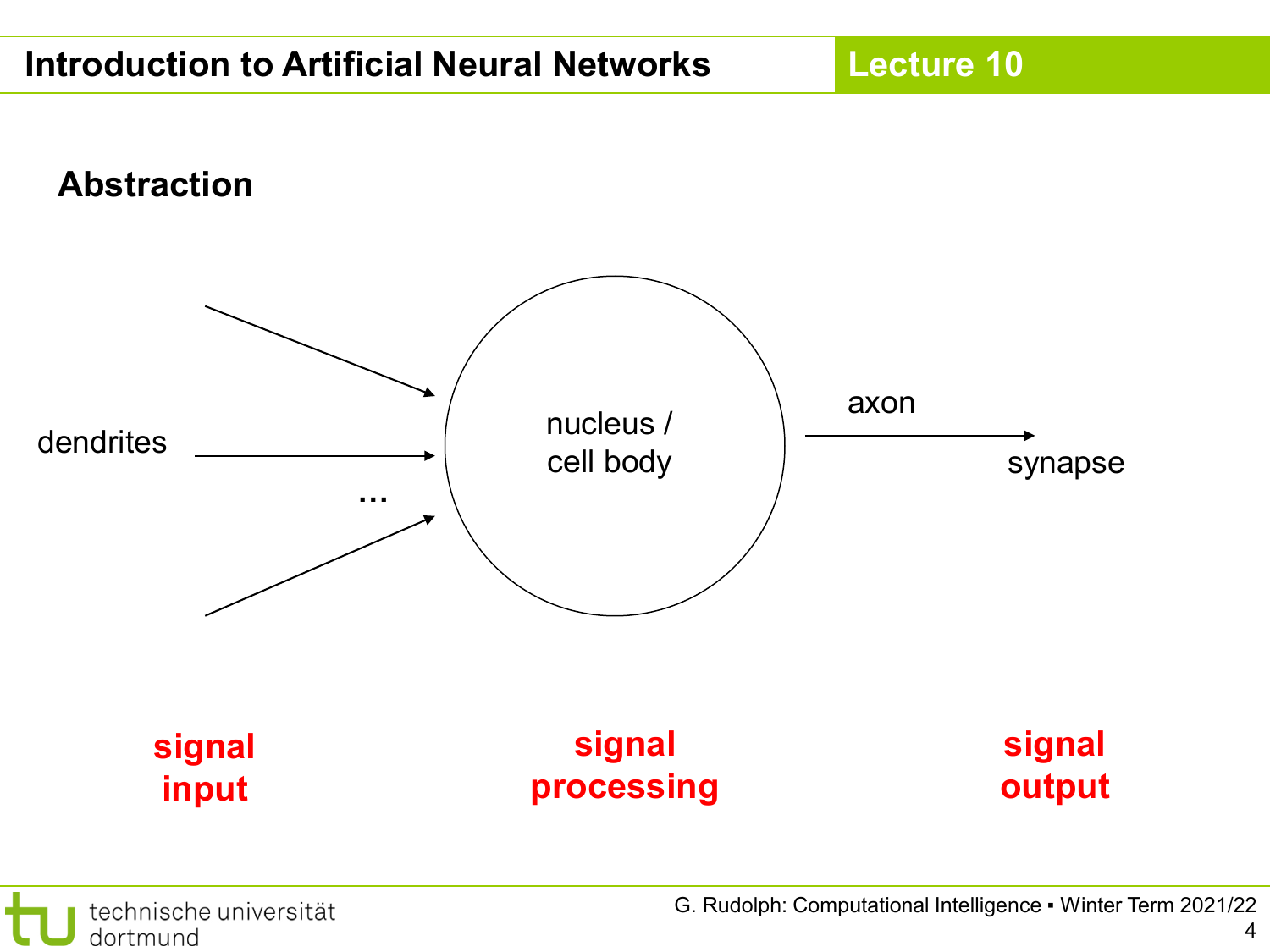

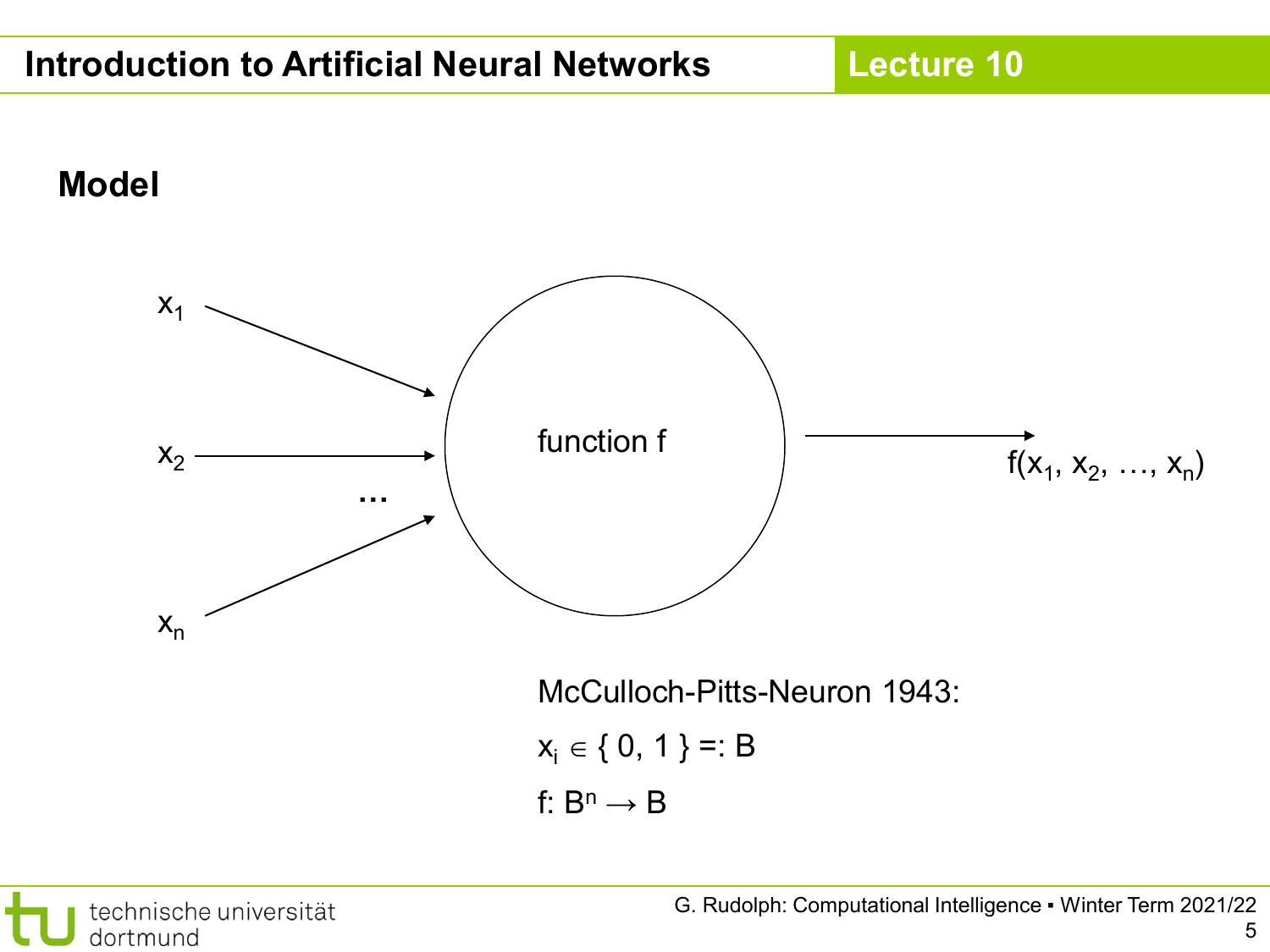#### **1943: Warren McCulloch / Walter Pitts**

- description of neurological networks  $\rightarrow$  modell: McCulloch-Pitts-Neuron (MCP)
- basic idea:
	- neuron is either active or inactive
	- skills result from *connecting* neurons
- considered static networks

(i.e. connections had been constructed and not learnt)

6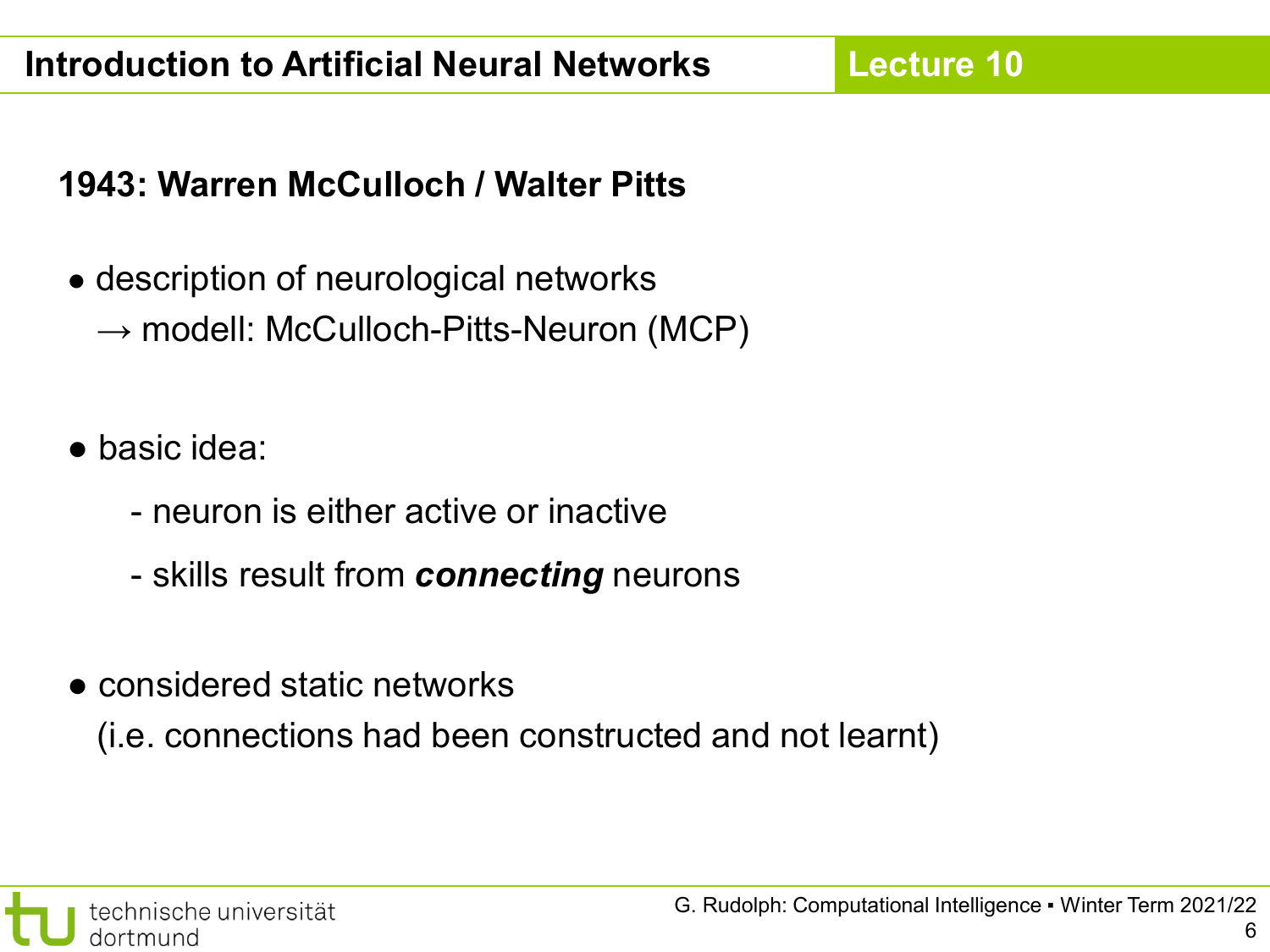**Lecture 10**

#### **McCulloch-Pitts-Neuron**

n binary input signals  $x_1, \ldots, x_n$ threshold  $\theta$  > 0  $f(x_1,...,x_n) = \begin{cases} 1 & \text{if } \sum\limits_{i=1}^n x_i \geq \theta \\ 0 & \text{else} \end{cases}$ **boolean OR boolean AND**  $x_1$  $x_1$  $x_2$   $x_2$  $\Rightarrow$  can be realized: ≥ 1 ≥ n **... ...**  $X_n$  $X_n$  $\theta = 1$  $\theta$  = n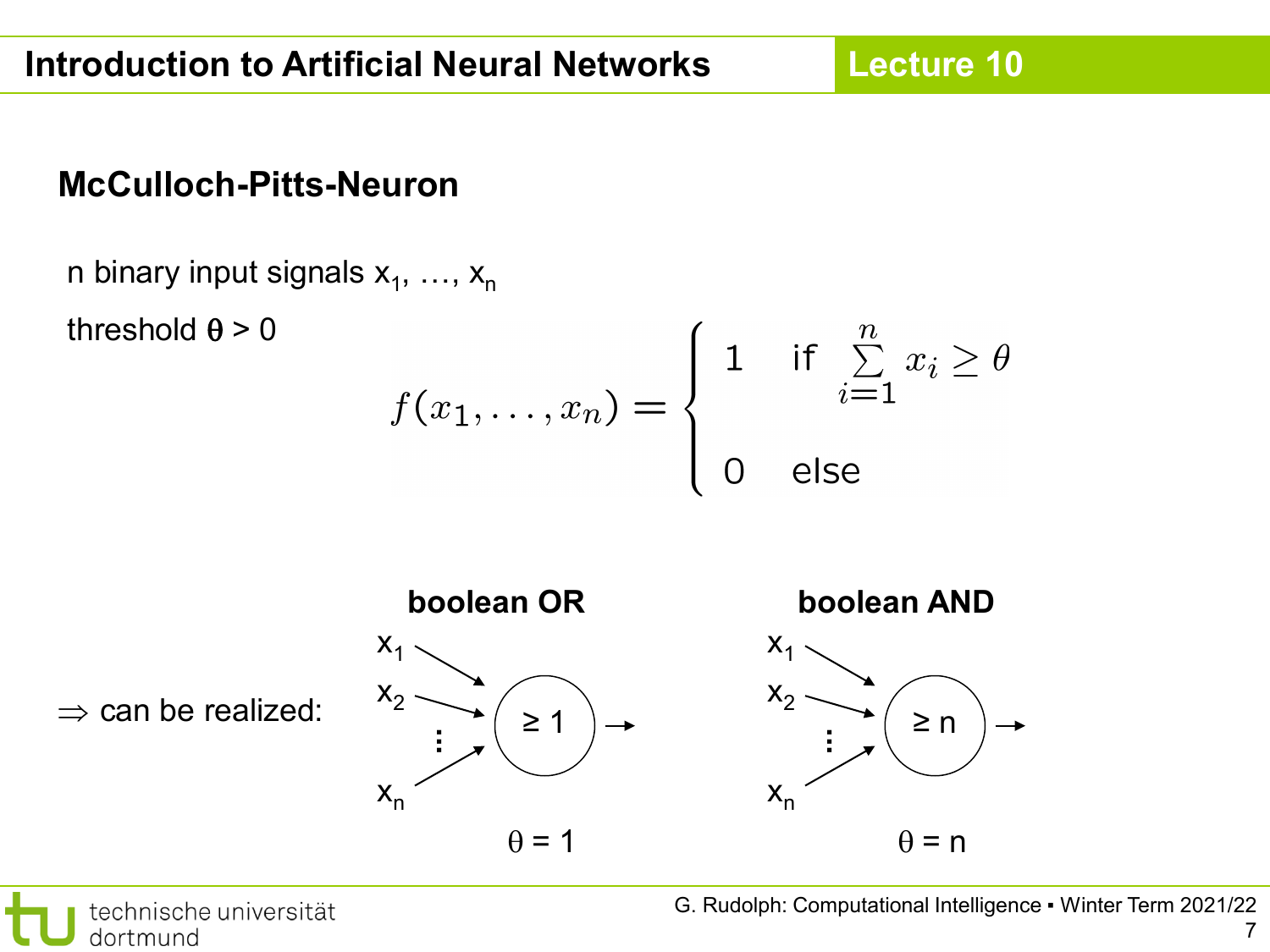#### **McCulloch-Pitts-Neuron**

n binary input signals  $x_1, ..., x_n$ 

threshold  $\theta$  > 0

in addition: m binary inhibitory signals  $y_1, ..., y_m$ 

$$
\tilde{f}(x_1, \ldots, x_n; y_1, \ldots, y_m) = f(x_1, \ldots, x_n) \cdot \prod_{j=1}^m (1 - y_j)
$$

- if at least one  $y_i = 1$ , then output = 0
- otherwise:
	- sum of inputs  $\geq$  threshold, then output = 1
		- else output  $= 0$



 $\infty$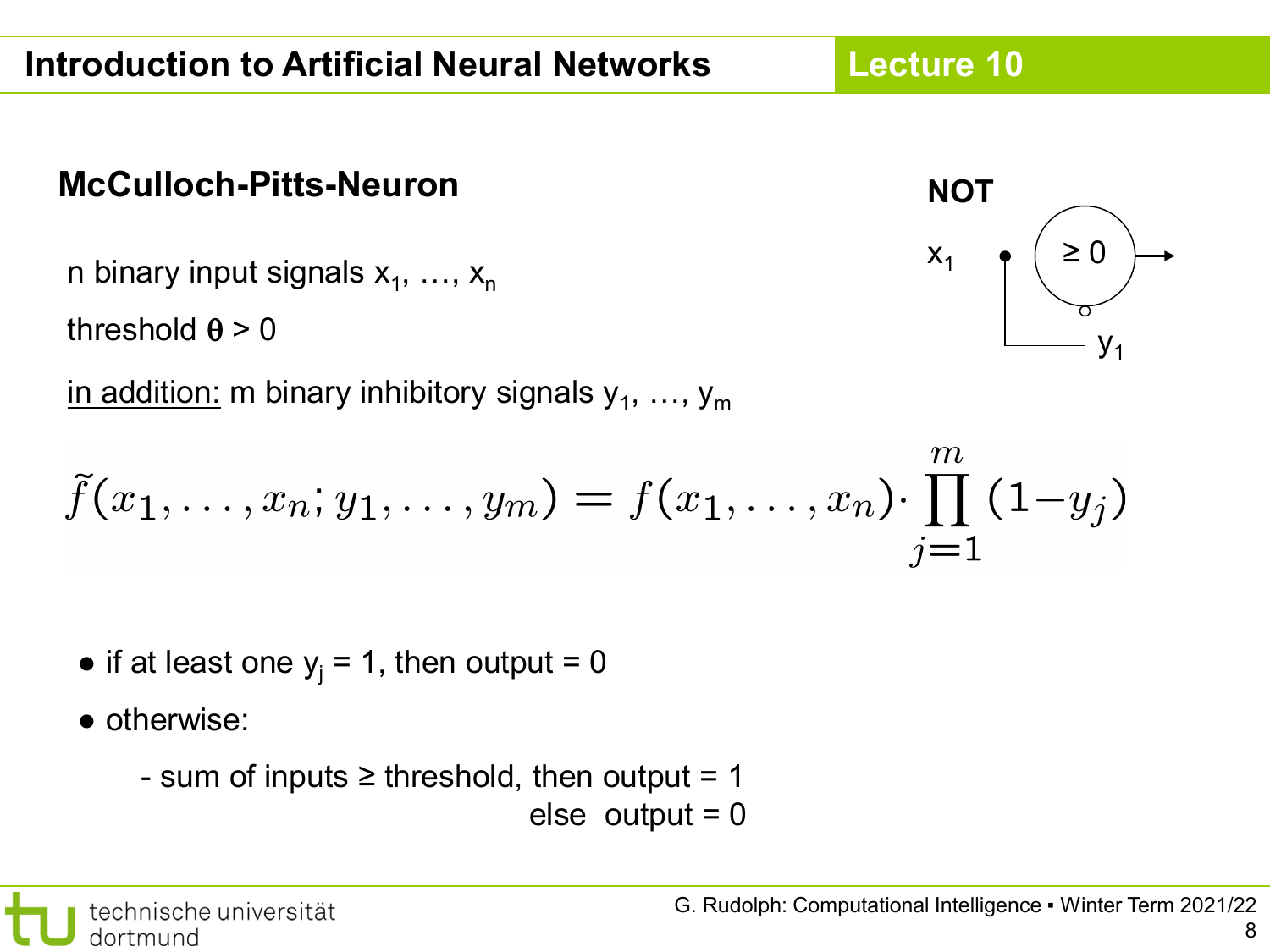#### **Assumption:**

inputs also available in inverted form, i.e. ∃ inverted inputs.

#### **Theorem:**

Every logical function F:  $B<sup>n</sup> \rightarrow B$  can be simulated with a two-layered McCulloch/Pitts net.

**Example:**







**Lecture 10**

 $\Rightarrow$  x<sub>1</sub> +  $\overline{X}_2 \ge \theta$ 

≥ θ

 $x_1$ 

 $X_{2}$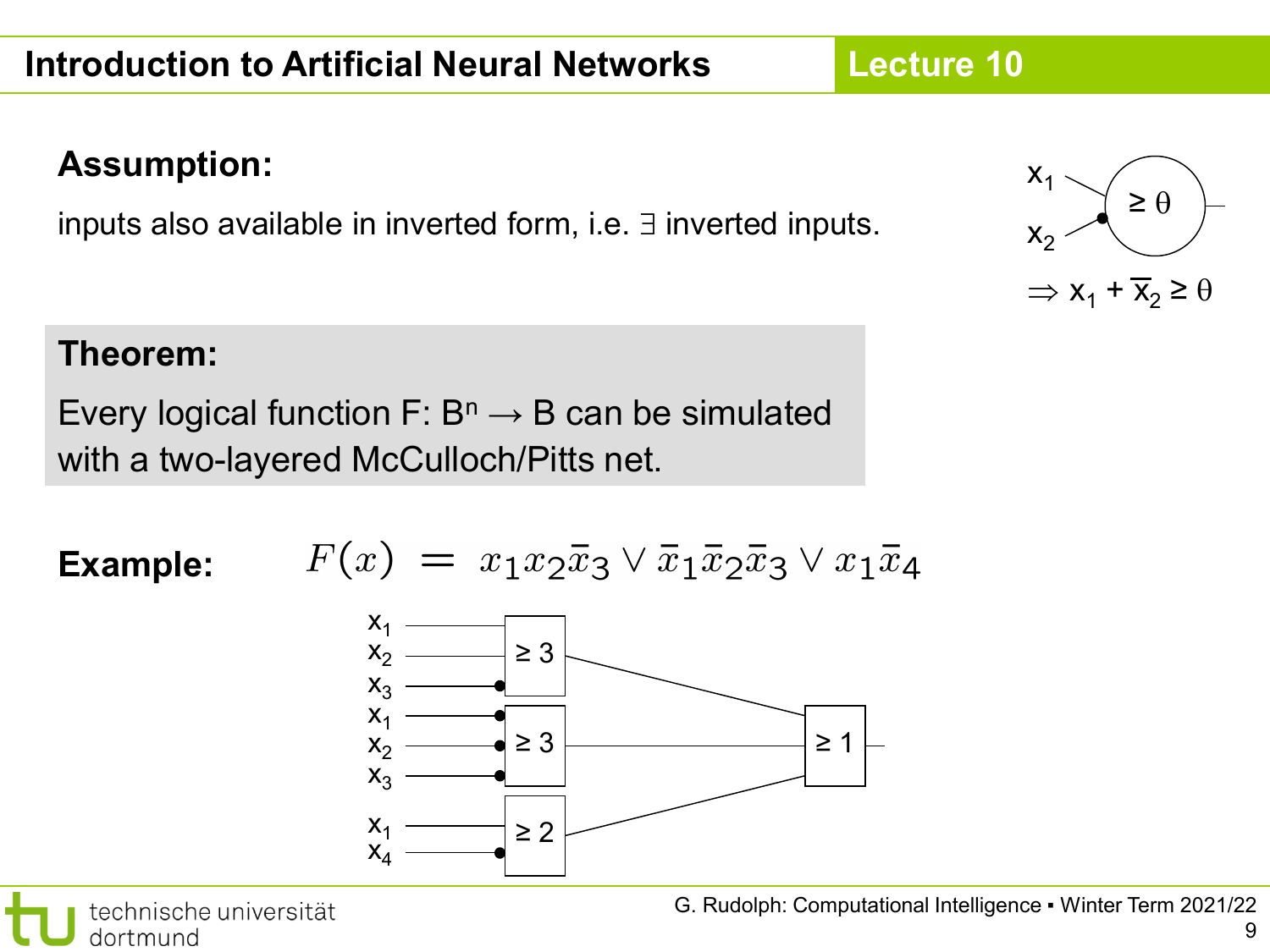**Proof:** (by construction)

Every boolean function F can be transformed in disjunctive normal form

- $\Rightarrow$  2 layers (AND OR)
- 1. Every clause gets a decoding neuron with  $\theta$  = n  $\Rightarrow$  output = 1 only if clause satisfied (AND gate)
- 2. All outputs of decoding neurons are inputs of a neuron with  $\theta = 1$  (OR gate)

**q.e.d.**

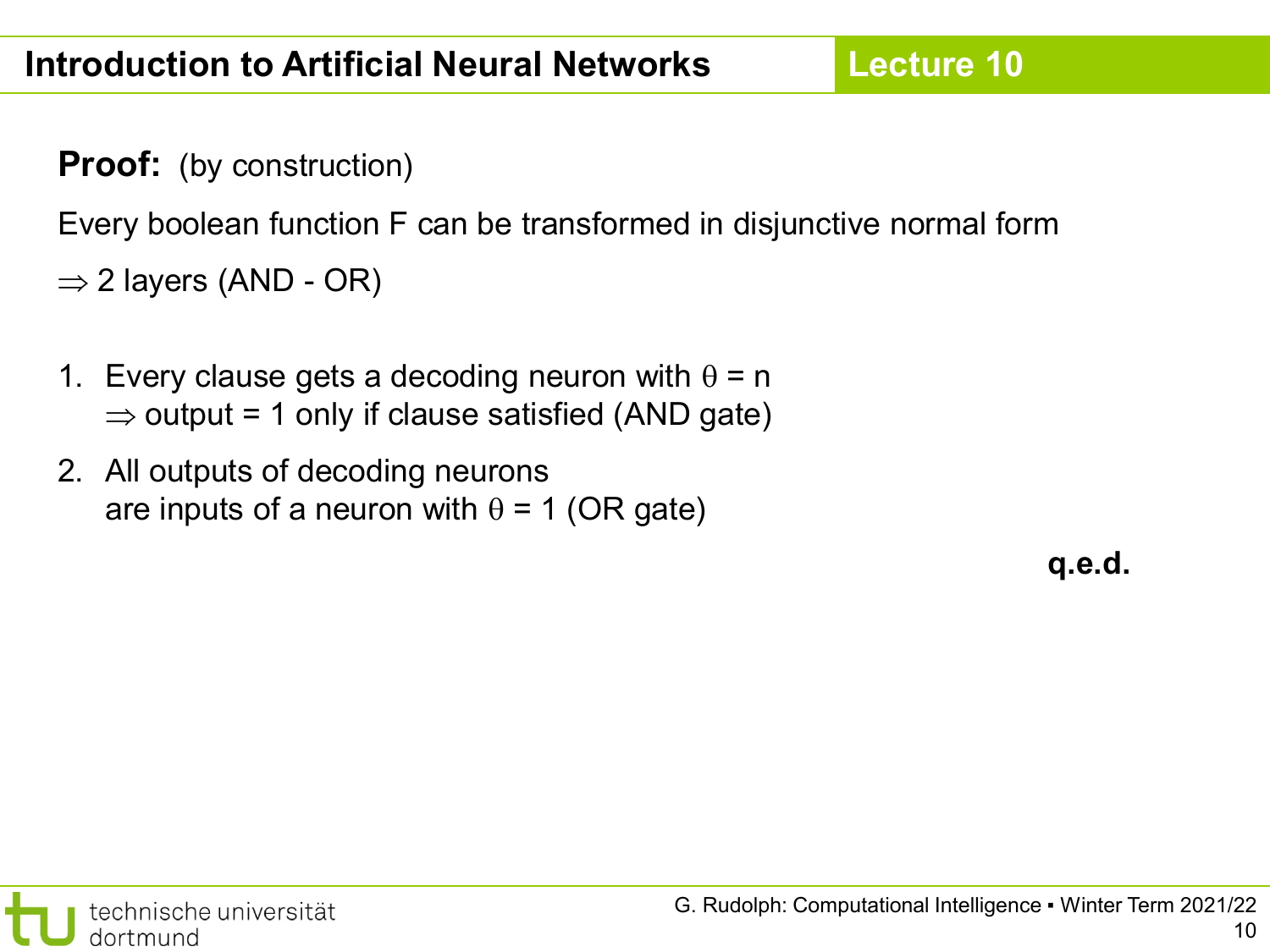**Lecture 10**

**Generalization:** inputs with weights



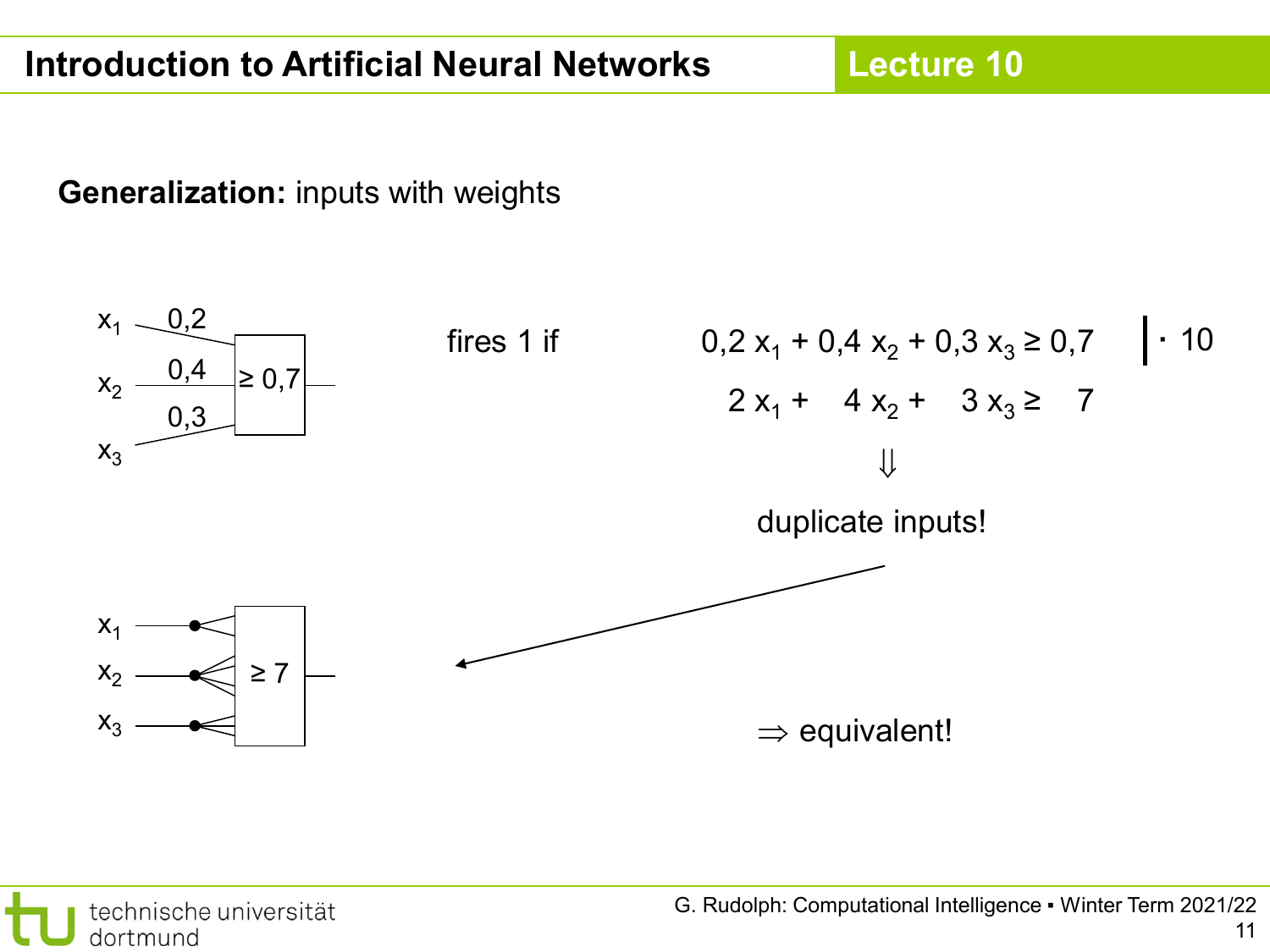#### **Theorem:**

Weighted and unweighted MCP-nets are equivalent for weights  $\in \mathbb{Q}^+$ .

**Proof:**  
\n
$$
\lim_{n \to \infty} \text{Let } \sum_{i=1}^{n} \frac{a_i}{b_i} x_i \geq \frac{a_0}{b_0} \text{ with } a_i, b_i \in \mathbb{N}
$$
\nMultiplication with 
$$
\prod_{i=0}^{n} b_i
$$
 yields inequality with coefficients in N

Duplicate input  $x_i$ , such that we get  $a_i$   $b_1$   $b_2$   $\cdots$   $b_{i-1}$   $b_{i+1}$   $\cdots$   $b_n$  inputs.

Threshold  $\theta$  =  $a_0$   $b_1$   $\cdots$   $b_n$ 

"⇐"

#### Set all weights to 1. **q.e.d.**

technische universität dortmund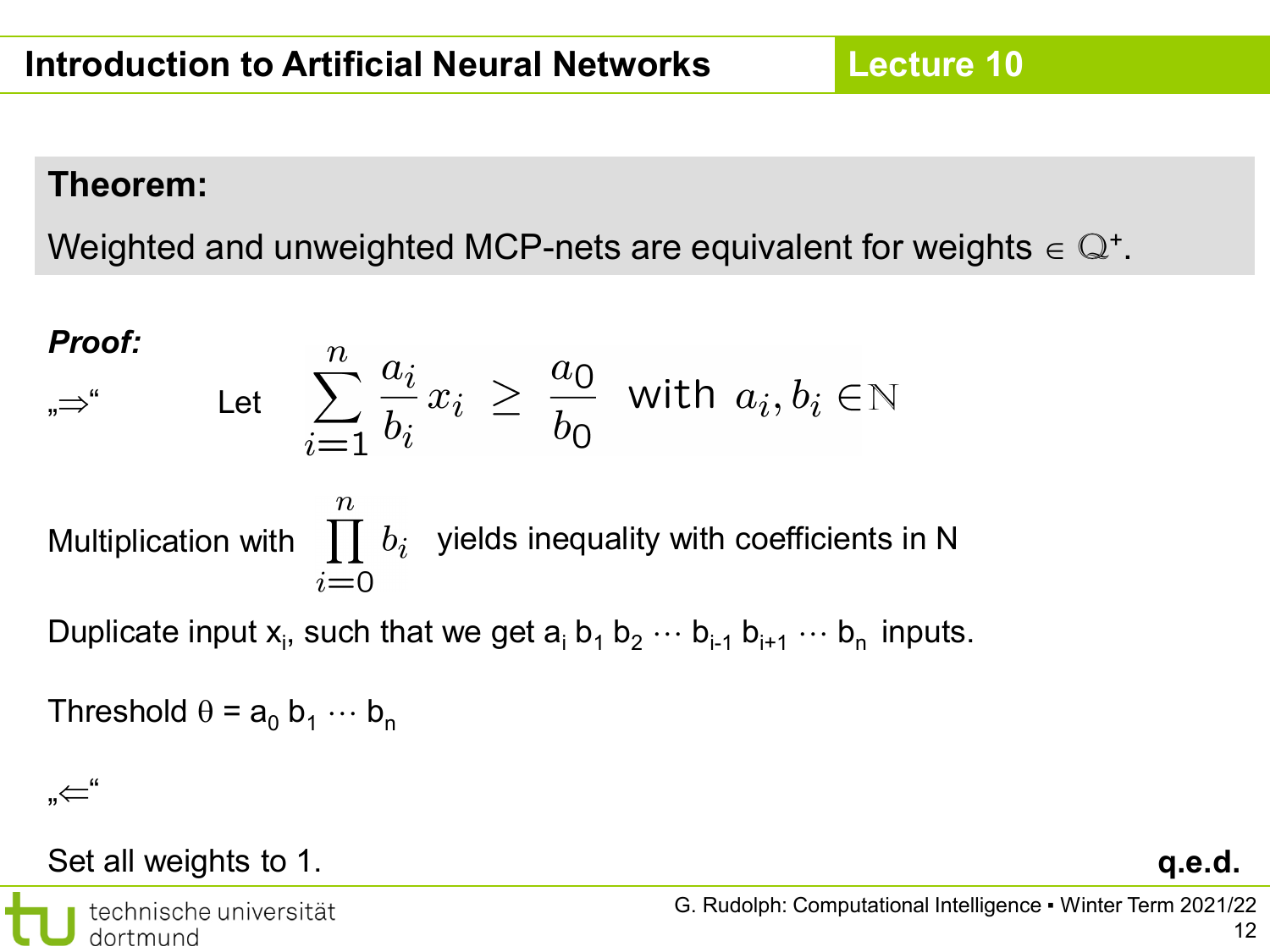#### **Conclusion for MCP nets:**

- **+** feed-forward: able to compute any Boolean function
- **+** recursive: able to simulate DFA (**d**eterministic **f**inite **a**utomaton)
- **−** very similar to conventional logical circuits
- **−** difficult to construct
- **−** no good learning algorithm available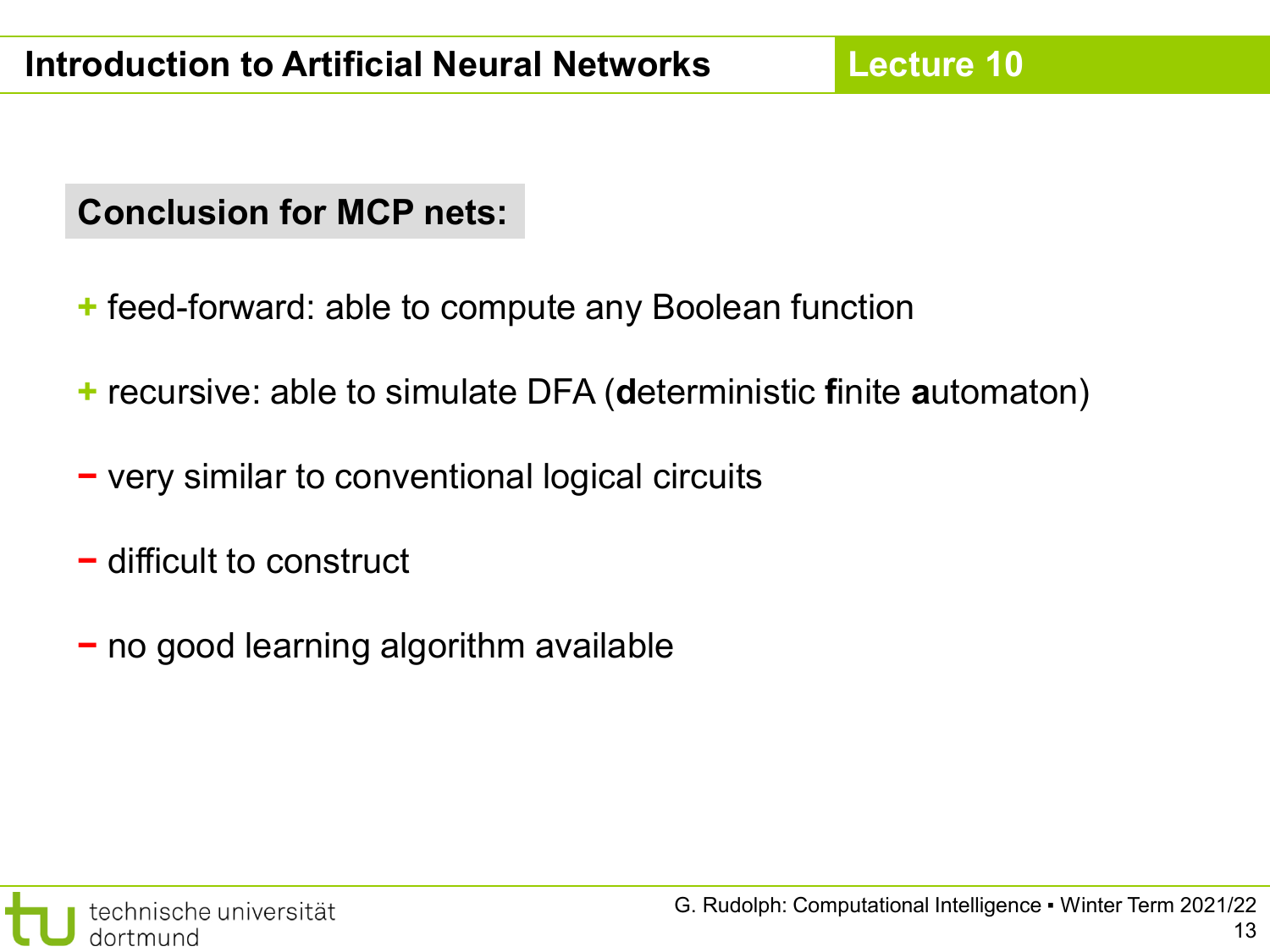**Lecture 10**

**Perceptron** (Rosenblatt 1958)

dortmund

- $\rightarrow$  complex model  $\rightarrow$  reduced by Minsky & Papert to what is "necessary"
- $\rightarrow$  Minsky-Papert perceptron (MPP), 1969  $\rightarrow$  essential difference:  $x \in [0,1] \subset \mathbb{R}$

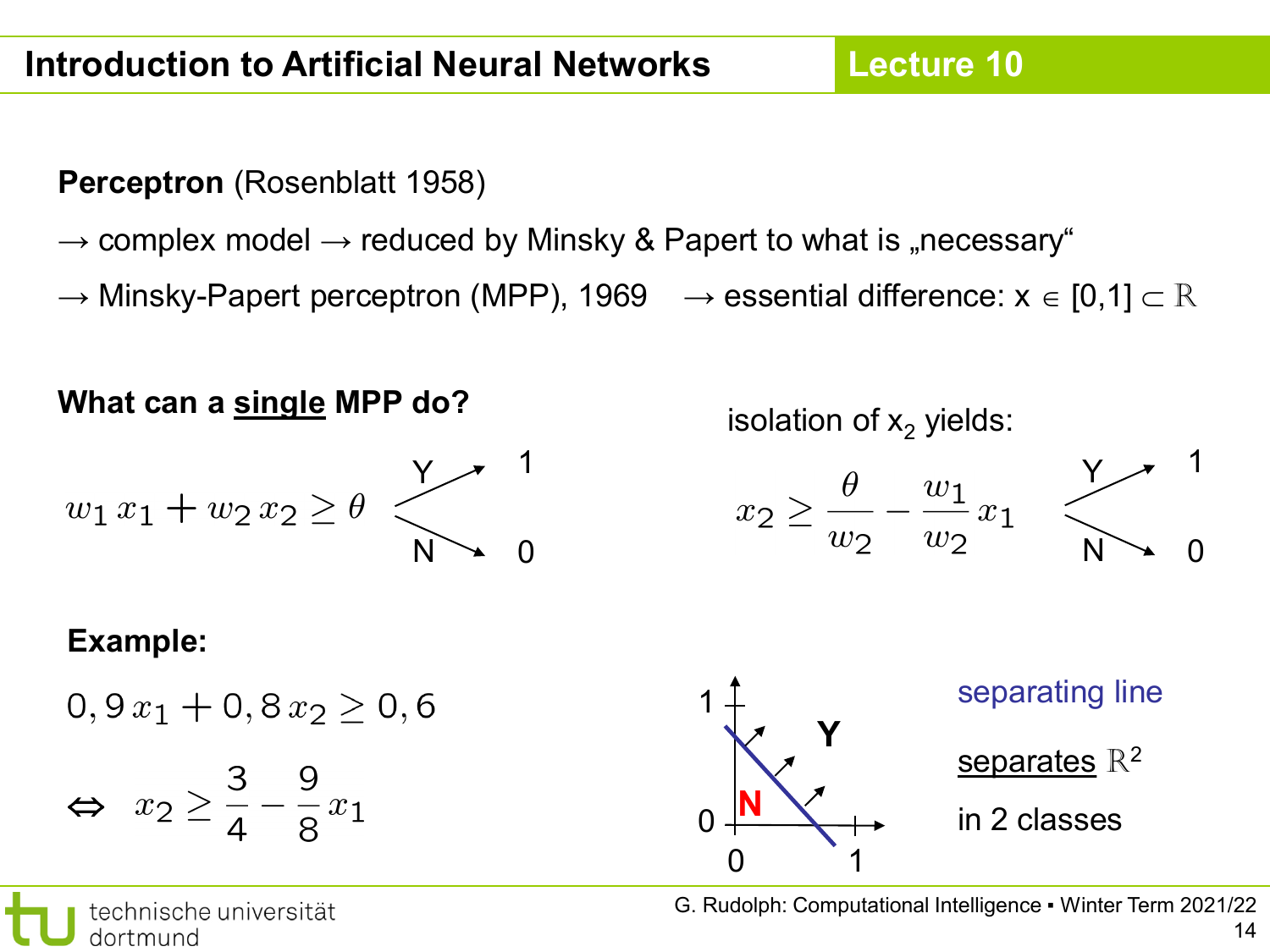

technische universität dortmund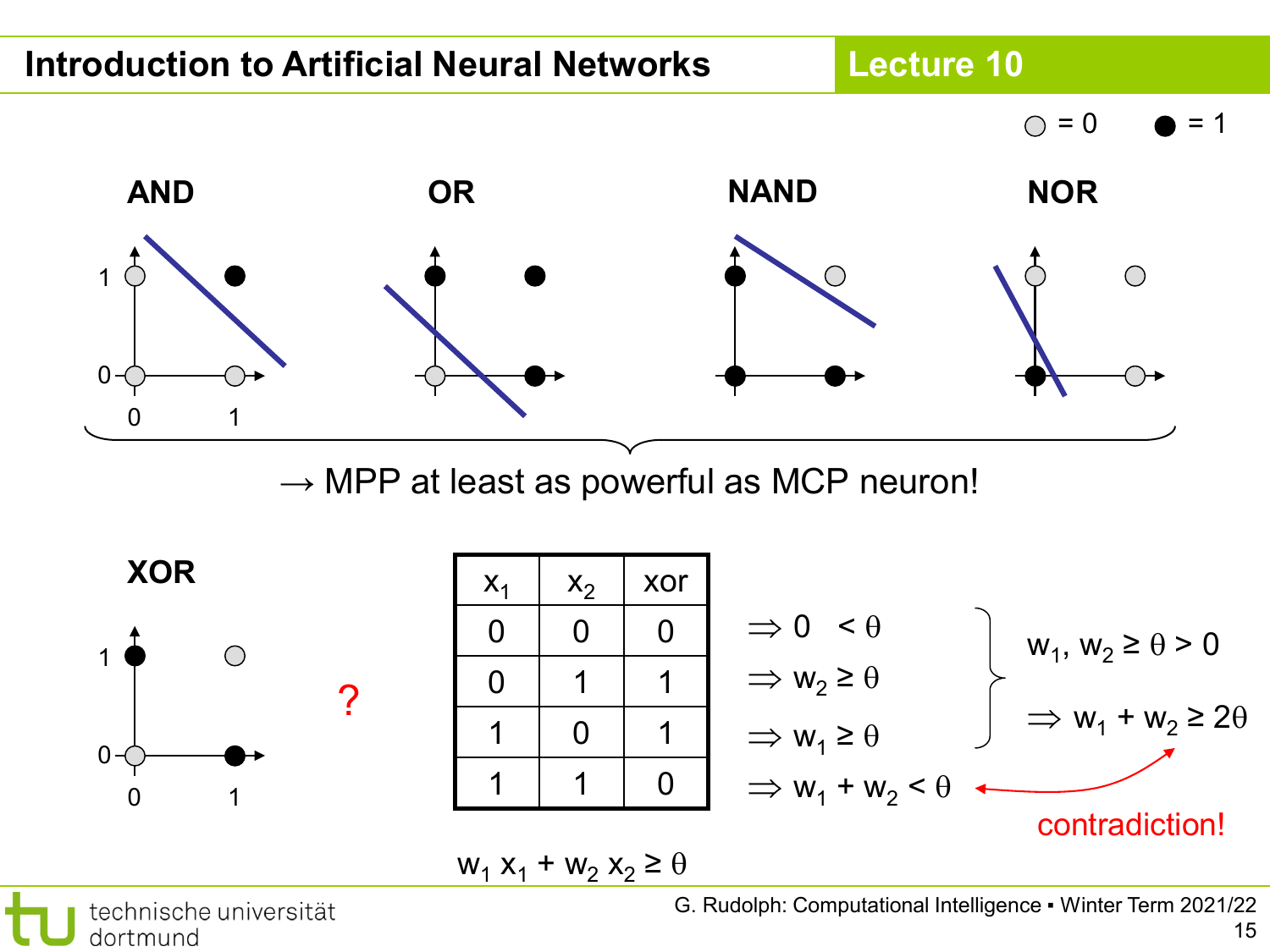#### **1969: Marvin Minsky / Seymor Papert**

- book *Perceptrons* → analysis math. properties of perceptrons
- disillusioning result: **perceptions fail to solve a number of trivial problems!**
	- XOR Problem
	- Parity Problem
	- Connectivity Problem
- $\bullet$  "conclusion": all artificial neurons have this kind of weakness!  $\Rightarrow$  research in this field is a scientific dead end!
- $\bullet$  consequence: research funding for ANN cut down extremely ( $\sim$  15 years)



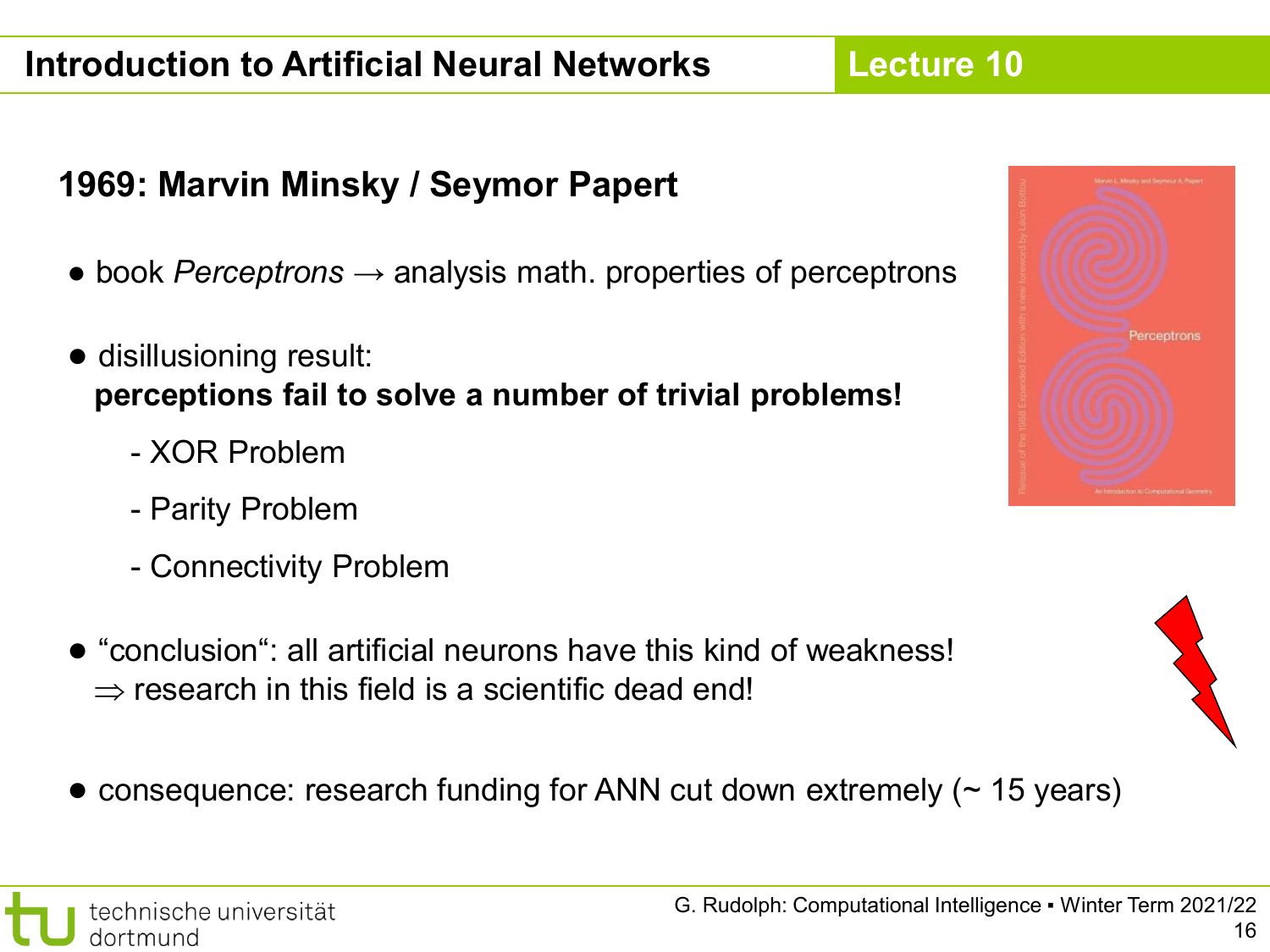how to leave the "dead end":

1. Multilayer Perceptrons:



1  $\;\vdash\; \; \; \; \Rightarrow$  realizes XOR

2. Nonlinear separating functions:

XOR  
\n
$$
g(x_1, x_2) = 2x_1 + 2x_2 - 4x_1x_2 - 1
$$
 with  $\theta = 0$   
\n $g(0, 0) = -1$   
\n $g(0, 1) = +1$   
\n $g(1, 0) = +1$   
\n $g(1, 1) = -1$ 

technische universität dortmund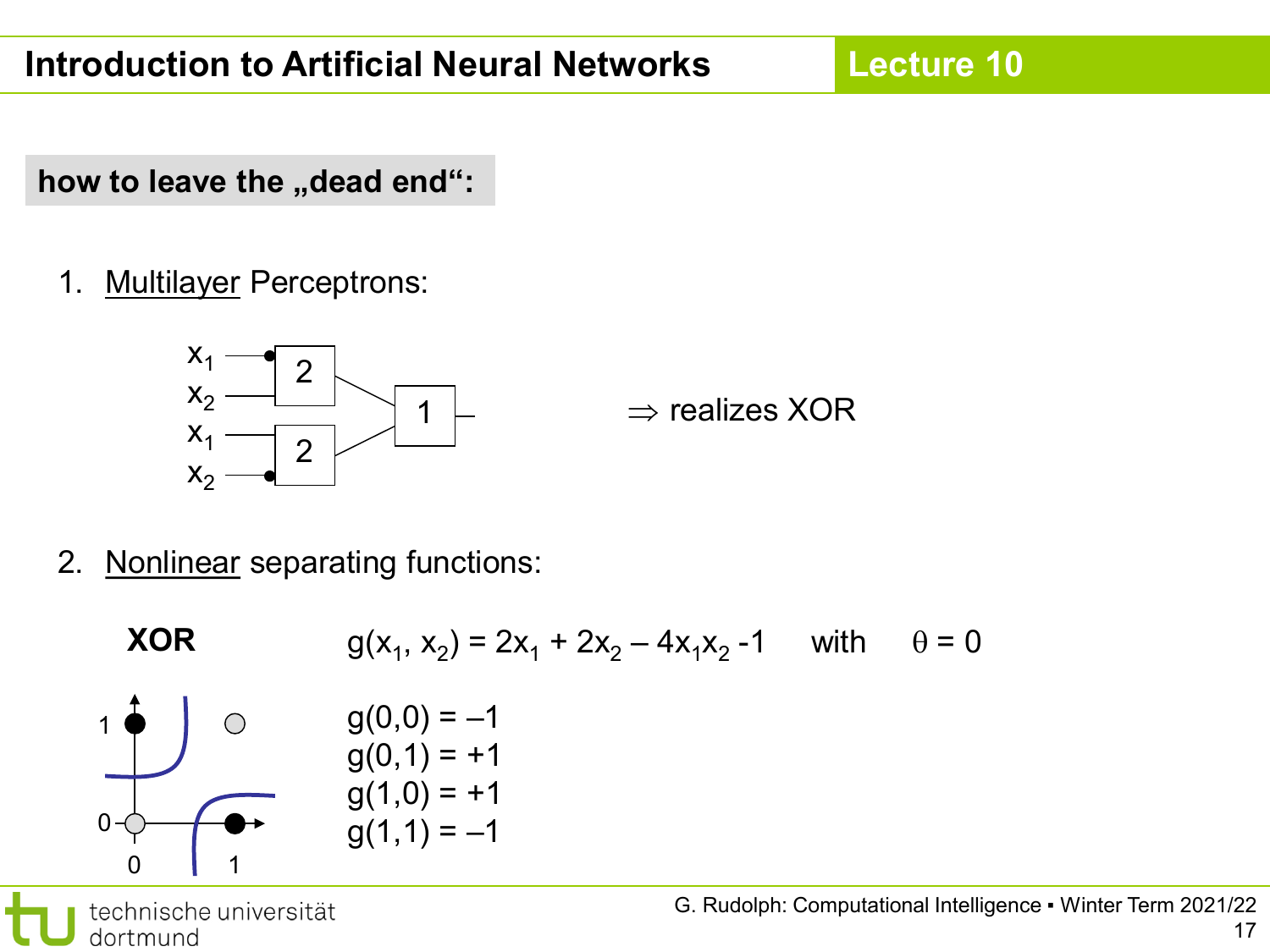#### How to obtain weights  $w_i$  and threshold  $\theta$  ?

#### as yet: by construction

#### example: NAND-gate

| $X_1$ | $X_2$ | <b>NAND</b> |                                            |
|-------|-------|-------------|--------------------------------------------|
| U     |       |             | $\Rightarrow$ 0 $\ge$                      |
| 0     |       |             | $\Rightarrow$ W <sub>2</sub> $\Rightarrow$ |
|       | 0     |             | $\Rightarrow$ W <sub>1</sub> :             |
|       |       |             | $\Rightarrow$ W <sub>1</sub> .             |

$$
\Rightarrow 0 \ge \theta
$$
  
\n
$$
\Rightarrow w_2 \ge \theta
$$
  
\n
$$
\Rightarrow w_1 \ge \theta
$$
  
\n
$$
\Rightarrow w_1 + w_2 < \theta
$$

requires solution of a system of linear inequalities ( $\in$  P)

(e.g.: 
$$
w_1 = w_2 = -2, \theta = -3
$$
)

now: by "learning" / training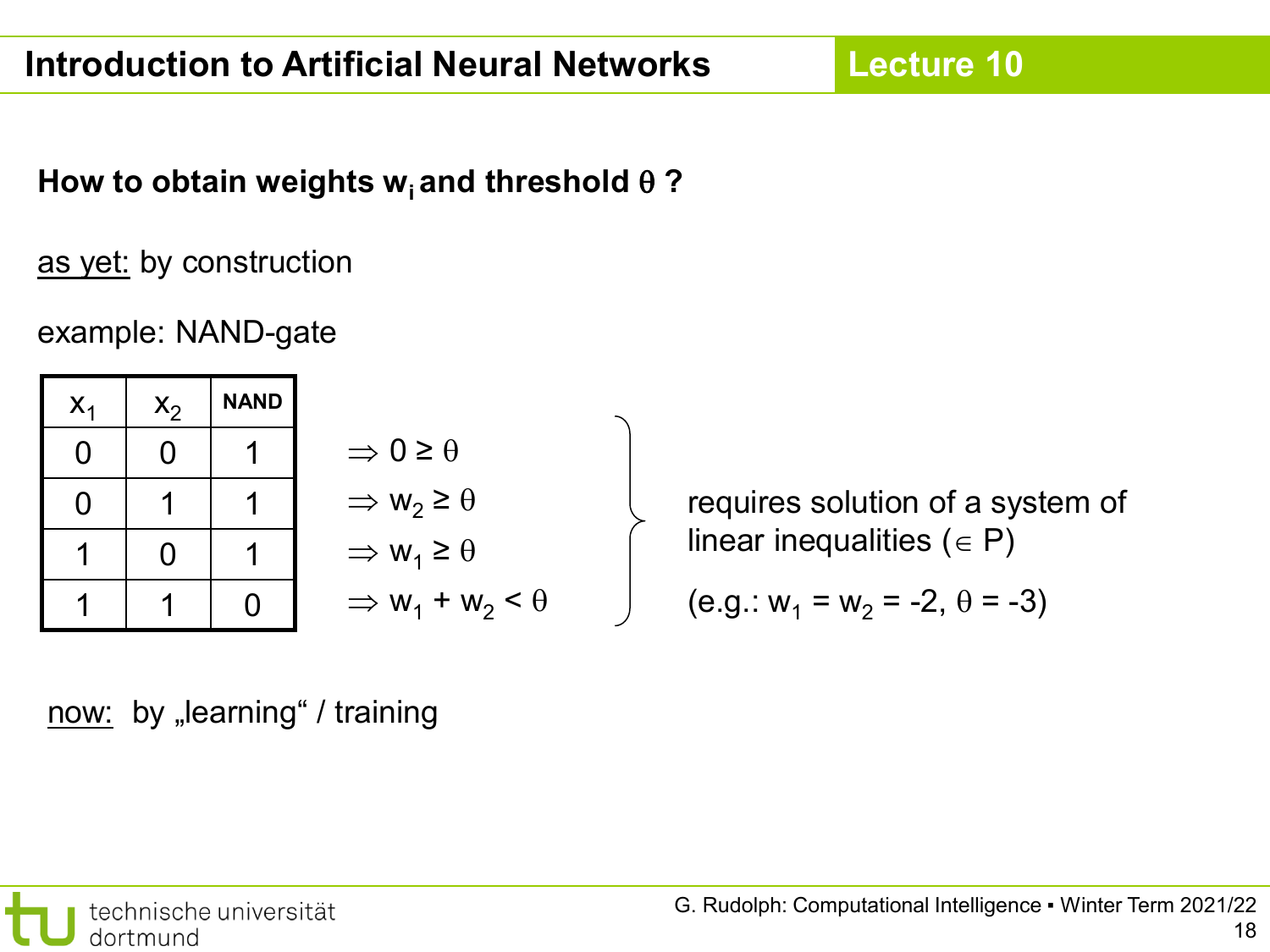#### **Perceptron Learning**

Assumption: test examples with correct I/O behavior available

#### **Principle:**

- (1) choose initial weights in arbitrary manner
- (2) feed in test pattern
- (3) if output of perceptron wrong, then change weights
- (4) goto (2) until correct output for all test patterns

**graphically:**

 $\rightarrow$  translation and rotation of separating lines

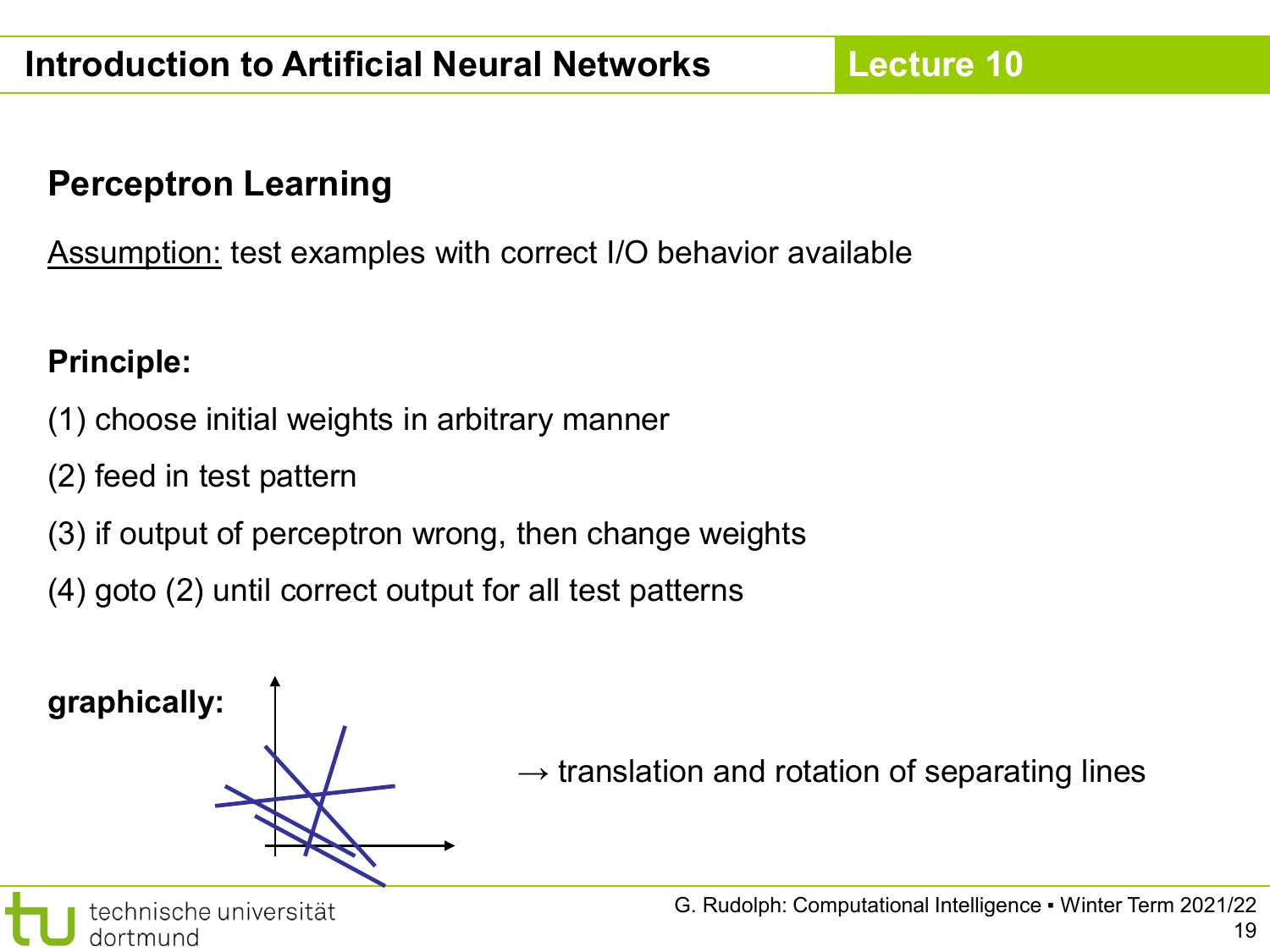#### **Introduction to Artificial Neural Networks**

**Lecture 10**

**Exampl** 

\n
$$
P = \left\{ \begin{pmatrix} 1 \\ 1 \end{pmatrix}, \begin{pmatrix} 1 \\ -1 \end{pmatrix}, \begin{pmatrix} 0 \\ -1 \end{pmatrix} \right\}
$$
\n

\n\n $N = \left\{ \begin{pmatrix} -1 \\ -1 \end{pmatrix}, \begin{pmatrix} -1 \\ 1 \end{pmatrix}, \begin{pmatrix} 0 \\ 1 \end{pmatrix} \right\}$ \n

threshold as a weight:  $w = (\theta, w_1, w_2)'$ 

$$
P = \left\{ \begin{pmatrix} 1 \\ 1 \\ 1 \end{pmatrix}, \begin{pmatrix} 1 \\ 1 \\ -1 \end{pmatrix}, \begin{pmatrix} 1 \\ 0 \\ -1 \end{pmatrix} \right\}
$$

$$
N = \left\{ \begin{pmatrix} 1 \\ -1 \\ -1 \end{pmatrix}, \begin{pmatrix} 1 \\ -1 \\ 1 \end{pmatrix}, \begin{pmatrix} 1 \\ 0 \\ 1 \end{pmatrix} \right\}
$$

$$
1 - \frac{\theta}{x_1} \frac{1}{w_1} \ge 0
$$
  

$$
w_1 x_1 + w_2 x_2 \ge \theta \iff w_1 x_1 + w_2 x_2 - \theta \cdot (1) \ge 0
$$
  

$$
w_0 \quad x_0
$$

$$
\Rightarrow
$$
 separating hyperplane:  
\nH(w) = { x : h(x;w) = 0 }  
\nwhere  
\nh(x;w) = w'x = w<sub>0</sub>x<sub>0</sub>+w<sub>1</sub>x<sub>1</sub>+ ... + w<sub>n</sub>x<sub>n</sub>  
\n
$$
\Rightarrow
$$
 origin 0 ∈ H(w) since h(0;w) = 0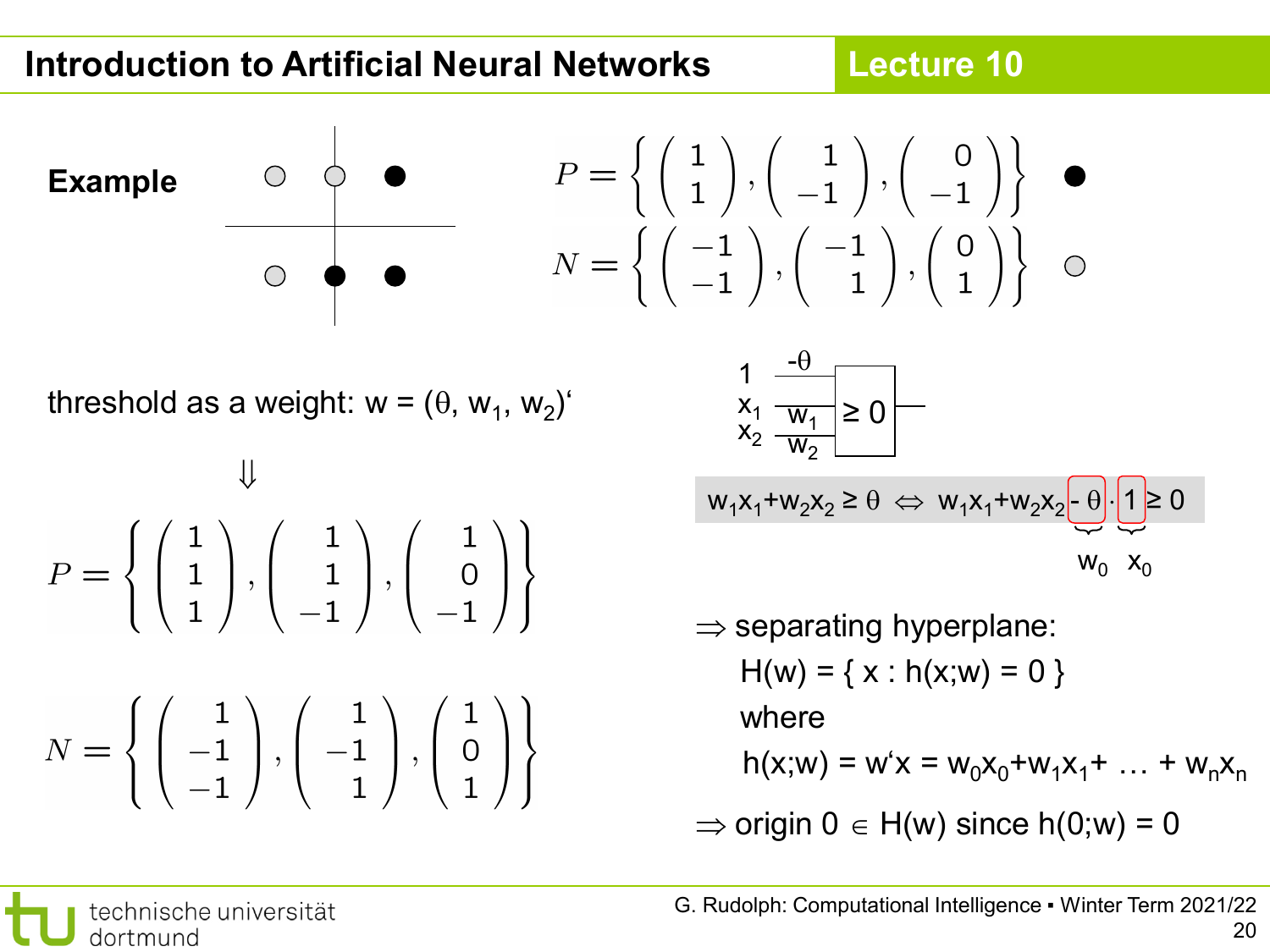**P: set of positive examples → output 1<br>N: set of negative examples → output 0** N: set of negative examples threshold  $\theta$  integrated in weights

**Lecture 10**

- 1. choose  $w_0$  at random, t = 0
- 2. choose arbitrary  $x \in P \cup N$
- 3. if  $x \in P$  and  $w_t$ ' $x > 0$  then goto 2  $if x \in N$  and  $w_t$ ' $x \leq 0$  then goto 2
- 4. if  $x \in P$  and  $w_t$ ' $x \le 0$  then  $W_{t+1} = W_t + x$ ; t++; goto 2
- 5. if  $x \in N$  and  $w_t$ ' $x > 0$  then  $W_{t+1} = W_t - X$ ; t++; goto 2
- 6. stop? If I/O correct for all examples!

**remark:** if separating H(w\*) exists, then algorithm converges, is finite (but in worst case: exponential runtime)

I/O correct! let w'x > 0, should be  $\leq 0!$ let  $w'x \leq 0$ , should be  $> 0!$  $(W+x)'x = W'x + x'x > W'x$ 

 $(w-x)'x = w'x - x'x < w' x$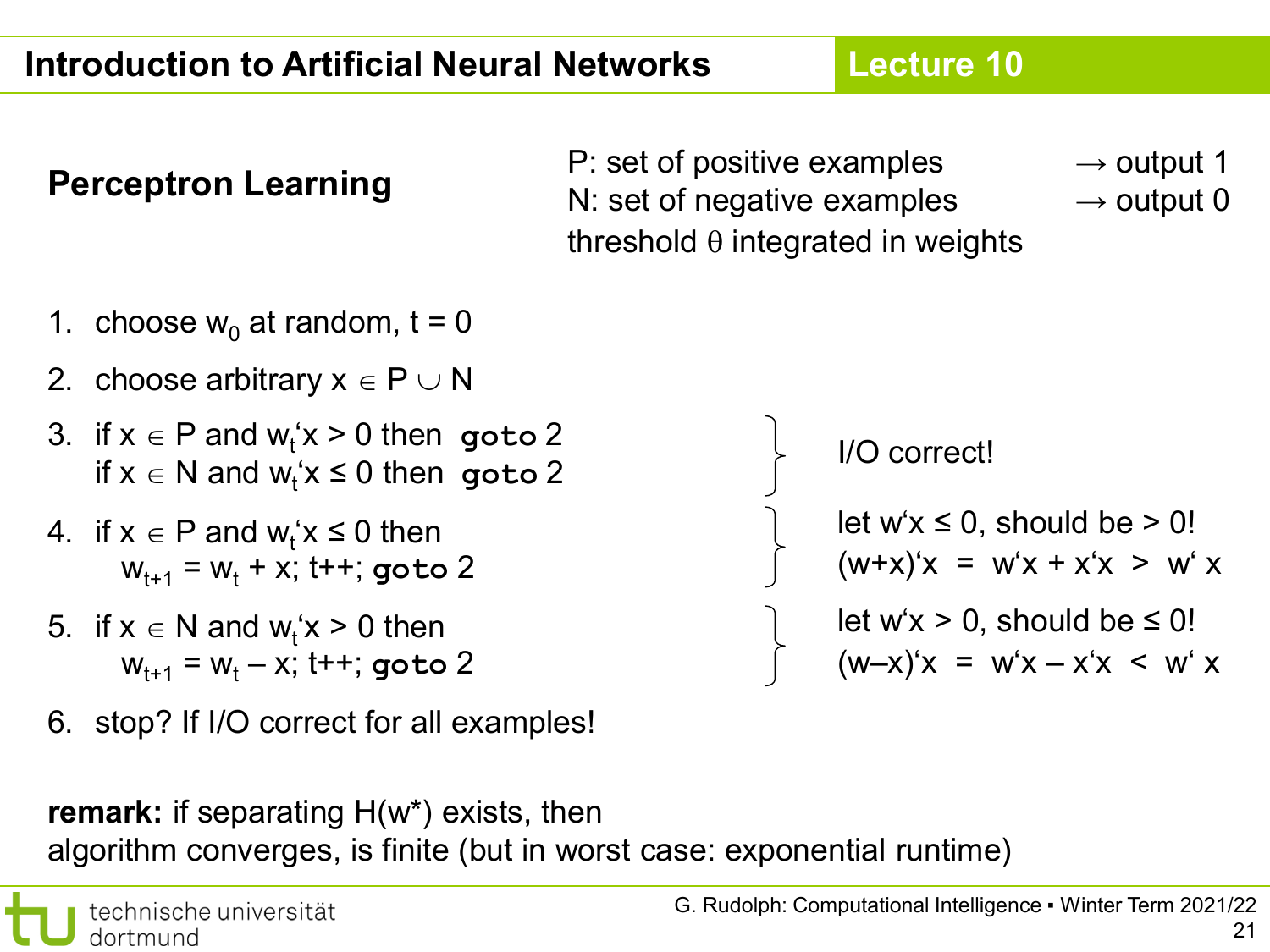### **Introduction to Artificial Neural Networks**

**Lecture 10**



suppose initial vector of weights is

 $w^{(0)} = (1, 1/2, 1)^t$ 

```
> w = SPL(m, c(1, 0.5, 1))
[1] 1.0 0.5 1.0
[1] 2.0 0.5 0.0
[1] 1.0 1.5 1.0
[1] 0.0 2.5 0.0
\begin{bmatrix} 1 & -1.0 & 2.5 & -1.0 \end{bmatrix}\begin{bmatrix} 1 \end{bmatrix} 0.0 2.5 -2.0
```

```
SPL \leftarrow function(m,w) {
  print(w)
  repeat {
    OK <- TRUE
    for (i in 1:nrow(m)) {
      x \leftarrow m[i, ]s \leftarrow x[1]*w[1]+x[2]*w[2]+x[3]*w[3]if (s \leq 0) {
         OK <- FALSE
         W < -W + Xprint(w) # show every change
      }
    }
    if (OK) break;
  }
  return(w)
}
m <- matrix( # only positive examples
  c(c( 1,1,1),c( 1,1,-1),c( 1,0,-1),c(-1,1,1),c(-1,1,-1),c(-1,0,-1)),
```
nrow=6,byrow=TRUE)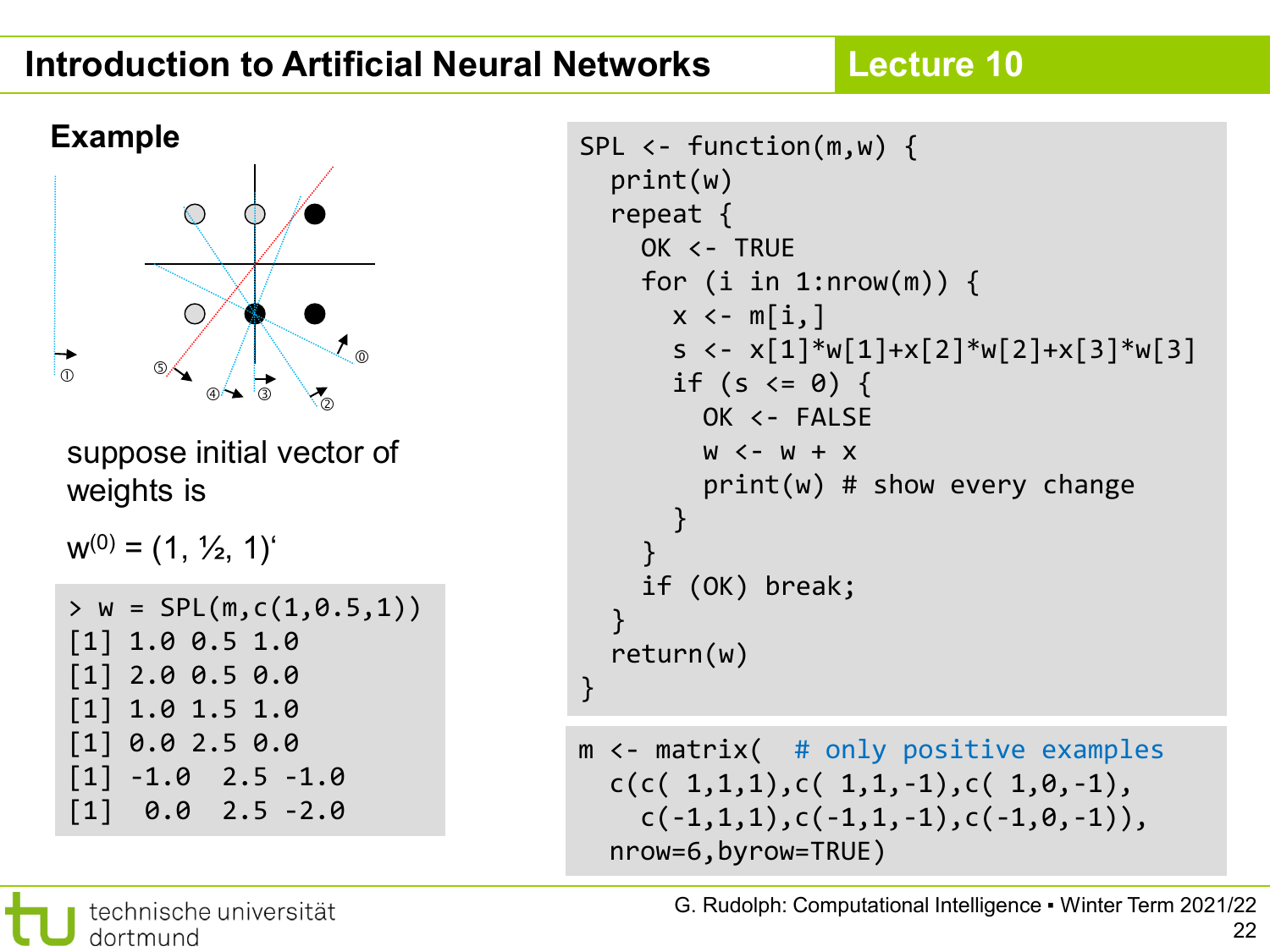## **Acceleration of Perceptron Learning** Assumption:  $x \in \{0, 1\}^n$  ⇒  $||x|| = \sum |x_i| \ge 1$  for all  $x \ne (0, ..., 0)^t$  $i=1$ Let  $B = P \cup \{ -x : x \in N \}$  (only positive examples) If classification incorrect, then  $w' x < 0$ .

Consequently, size of error is just  $\delta$  = -w'x > 0.

$$
\Rightarrow
$$
 w<sub>t+1</sub> = w<sub>t</sub> + ( $\delta$  +  $\epsilon$ ) x for  $\epsilon$  > 0 (small) corrects error in a single step, since

$$
w'_{t+1}x = (w_t + (\delta + \varepsilon) x)' x
$$
  
= 
$$
w'_t x + (\delta + \varepsilon) x'x
$$
  
= 
$$
-\delta + \delta ||x||^2 + \varepsilon ||x||^2
$$
  
= 
$$
\delta (||x||^2 - 1) + \varepsilon ||x||^2 > 0
$$

technische universität dortmund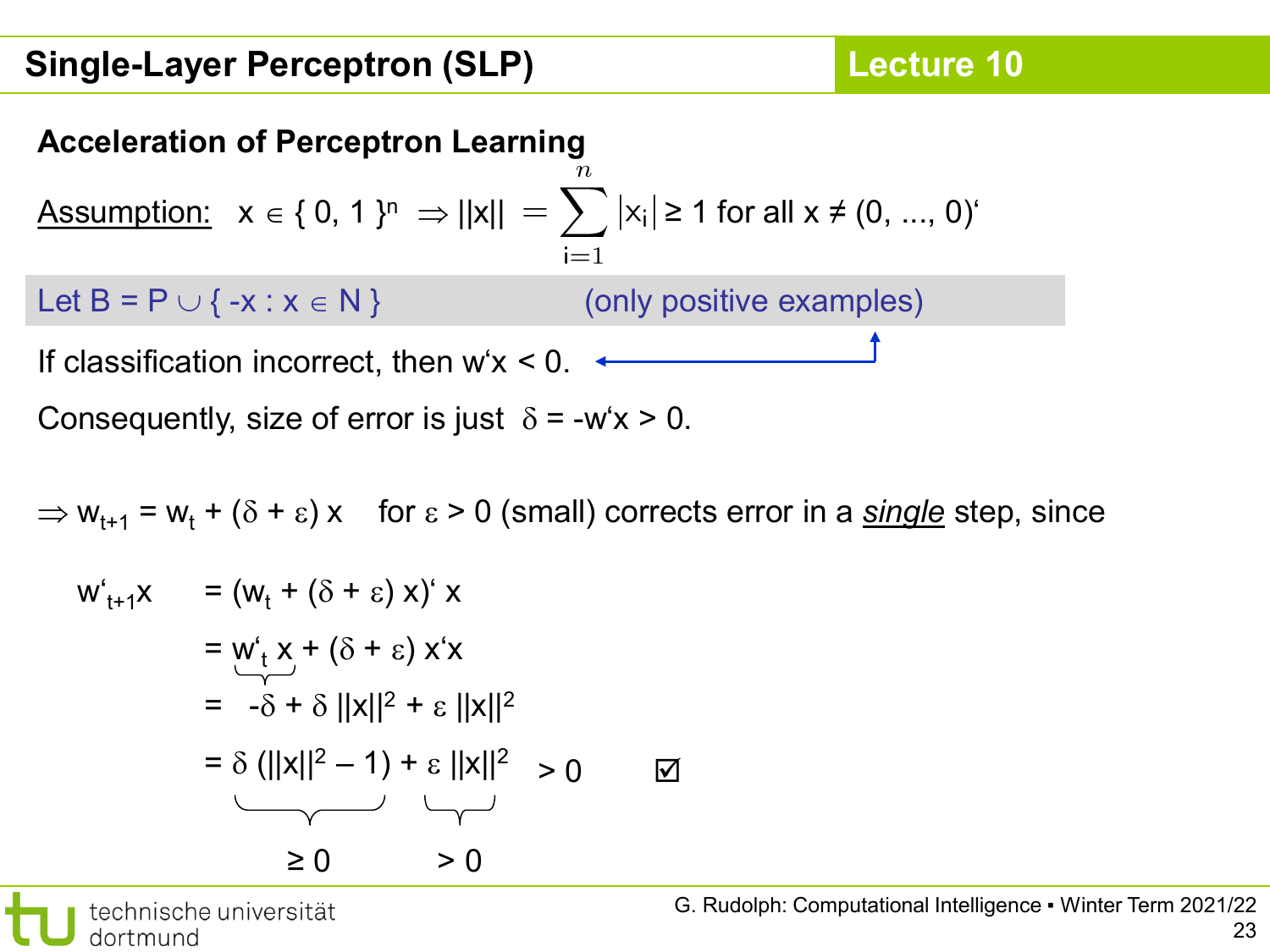#### **Generalization:**

 $\begin{array}{lll} \Delta \text{s} \text{s} \text{umption:} & \text{x} \in \mathbb{R}^{\, \text{n}} & \Rightarrow & \text{||x||} \text{ > 0} \text{ for all x} \neq (0, \, ... , \, 0)^\text{c} \end{array}$ 

as before:  $w_{t+1} = w_t + (\delta + \varepsilon) x$  for  $\varepsilon > 0$  (small) and  $\delta = -w_t x > 0$ 



Claim: Scaling of data does not alter classification task (if threshold 0)!

Let 
$$
\ell = \min \{ ||x|| : x \in B \} > 0
$$

Set 
$$
\hat{x} = \frac{x}{\ell} \implies
$$
 set of scaled examples  $\hat{B}$   
\n $\implies || \hat{x} || \ge 1 \implies || \hat{x} ||^2 - 1 \ge 0 \implies w'_{t+1} \hat{x} > 0 \quad \text{or}$ 

technische universität dortmund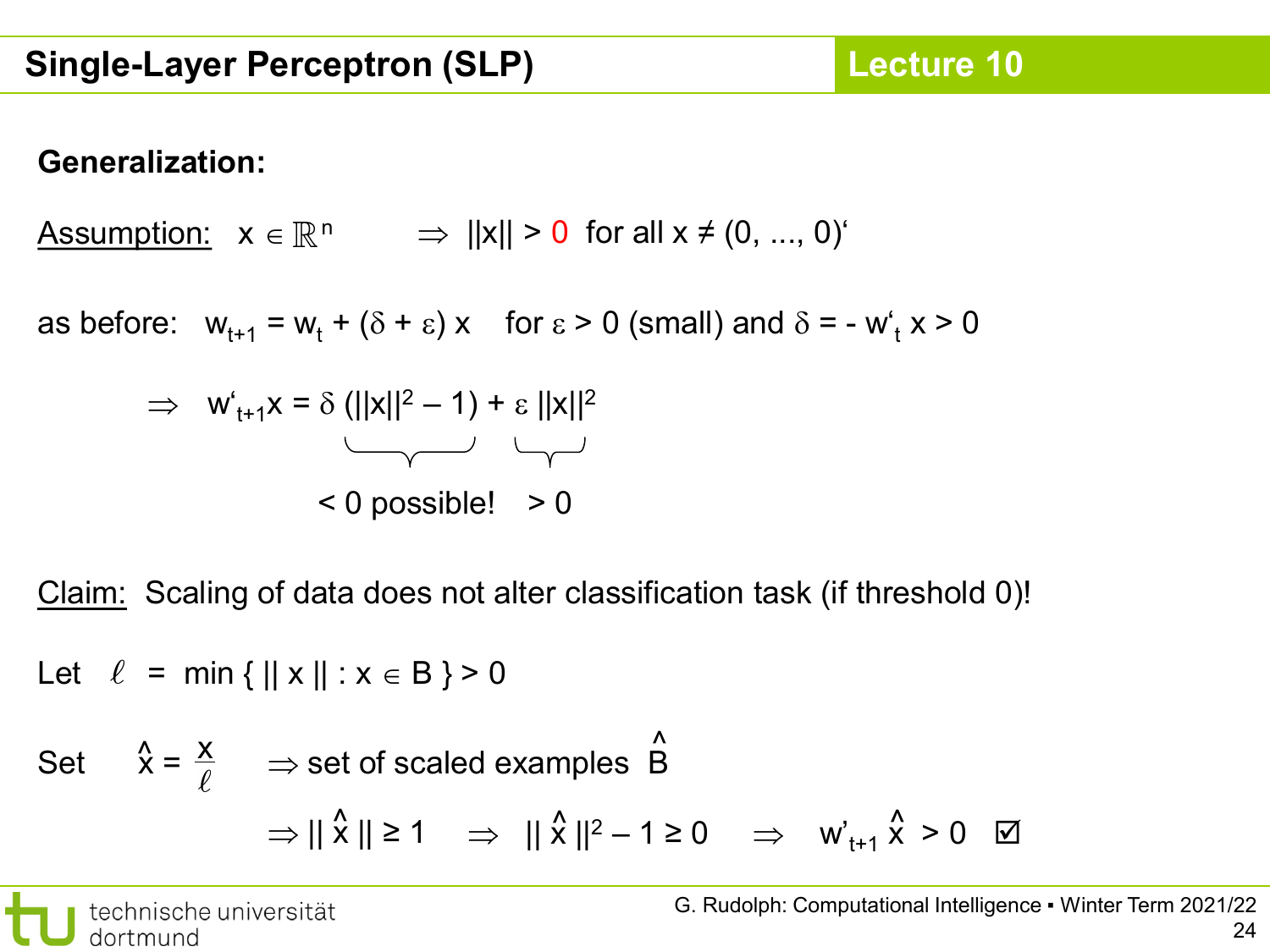#### **Theorem:**

Let X = P  $\cup$  N with P  $\cap$  N =  $\varnothing$  be training patterns (P: positive; N: negative examples). Suppose training patterns are embedded in  $\mathbb{R}^{n+1}$  with threshold 0 and origin 0  $\notin$  X.

If separating hyperplane H(w) exists, then scaling of data does not alter classification task!

#### **Proof:**

Suppose  $\exists x \in P \cup N$  with  $||x|| \leq 1$  and let  $\ell$  = min{  $||x|| : x \in P \cup N$  } > 0.

Set 
$$
\hat{x} = \frac{1}{\ell} x
$$
 so that  $\hat{P} = \{\frac{x}{\ell} : x \in P\}$  and  $\hat{N} = \{\frac{x}{\ell} : x \in N\}$ .

Suppose  $\exists w$  with  $\forall \hat{x} \in \hat{P} : w' \hat{x} > 0$  and  $\forall \hat{x} \in \hat{N} : w' \hat{x} \leq 0$ .

Then holds:

$$
w' \hat{x} > 0 \Leftrightarrow w' \frac{x}{\ell} > 0 \Leftrightarrow w' x > 0
$$
  

$$
w' \hat{x} \le 0 \Leftrightarrow w' \frac{x}{\ell} \le 0 \Leftrightarrow w' x \le 0
$$

**q.e.d.**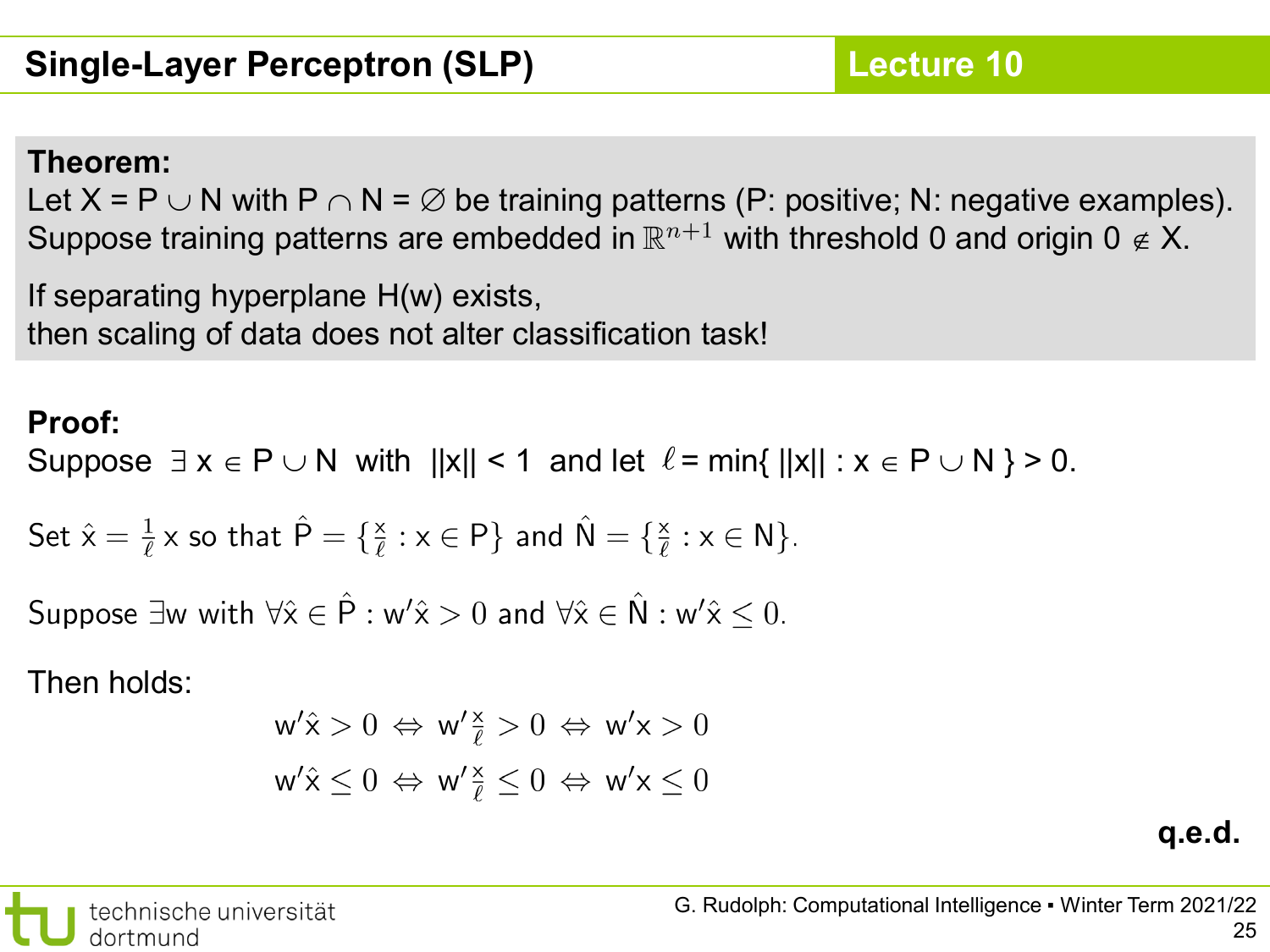There exist numerous variants of Perceptron Learning Methods.

```
Theorem: (Duda & Hart 1973)
 If rule for correcting weights is w_{t+1} = w_t + \gamma_t x (i.e., if w_t x < 0) and
 1. \forall t ≥ 0 : \gamma_t ≥ 0
2. \sum_{t=0}^{\infty} \gamma_t = \infty3. \lim_{m \to \infty} \frac{\sum\limits_{t=0}^{m} \gamma_t^2}{\left(\sum\limits_{t=0}^{m} \gamma_t\right)^2} = 0then w_t \rightarrow w^* for t \rightarrow \infty with \forall x: x'w^* > 0.
```
**e.g.**: 
$$
\gamma_t = \gamma > 0
$$
 or  $\gamma_t = \gamma / (t+1)$  for  $\gamma > 0$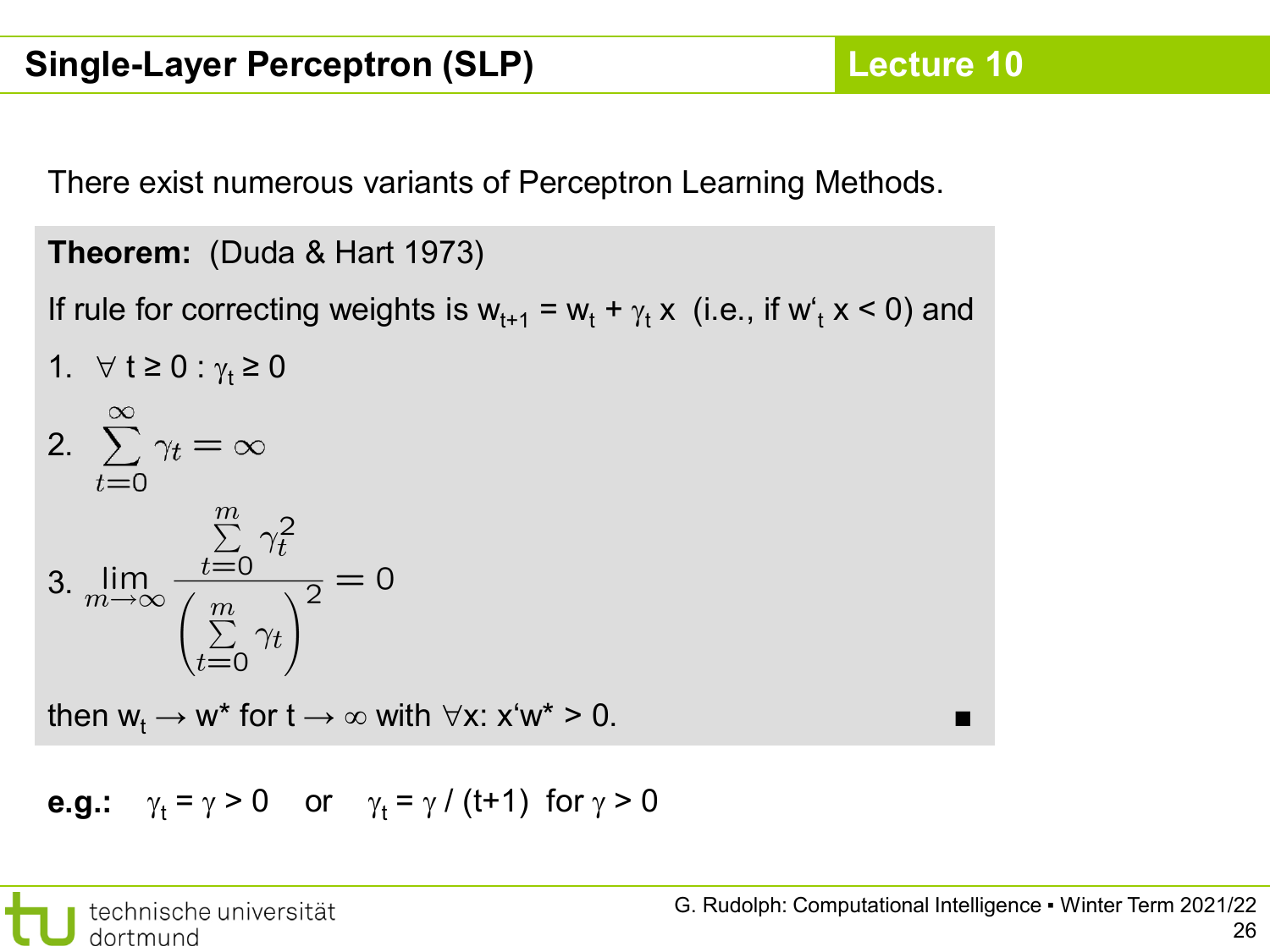**as yet:** *Online Learning*

 $\rightarrow$  Update of weights after each training pattern (if necessary)

**now:** *Batch Learning*

 $\rightarrow$  Update of weights only after test of all training patterns

 $\rightarrow$  Update rule:

$$
w_{t+1} = w_t + \gamma \sum_{\substack{w'_t x < 0 \\ x \in B}} x \qquad (\gamma > 0)
$$

vague assessment in literature:

- advantage : "usually faster"
- disadvantage : "needs more memory"  $\longleftarrow$  just a single vector!

technische universität dortmund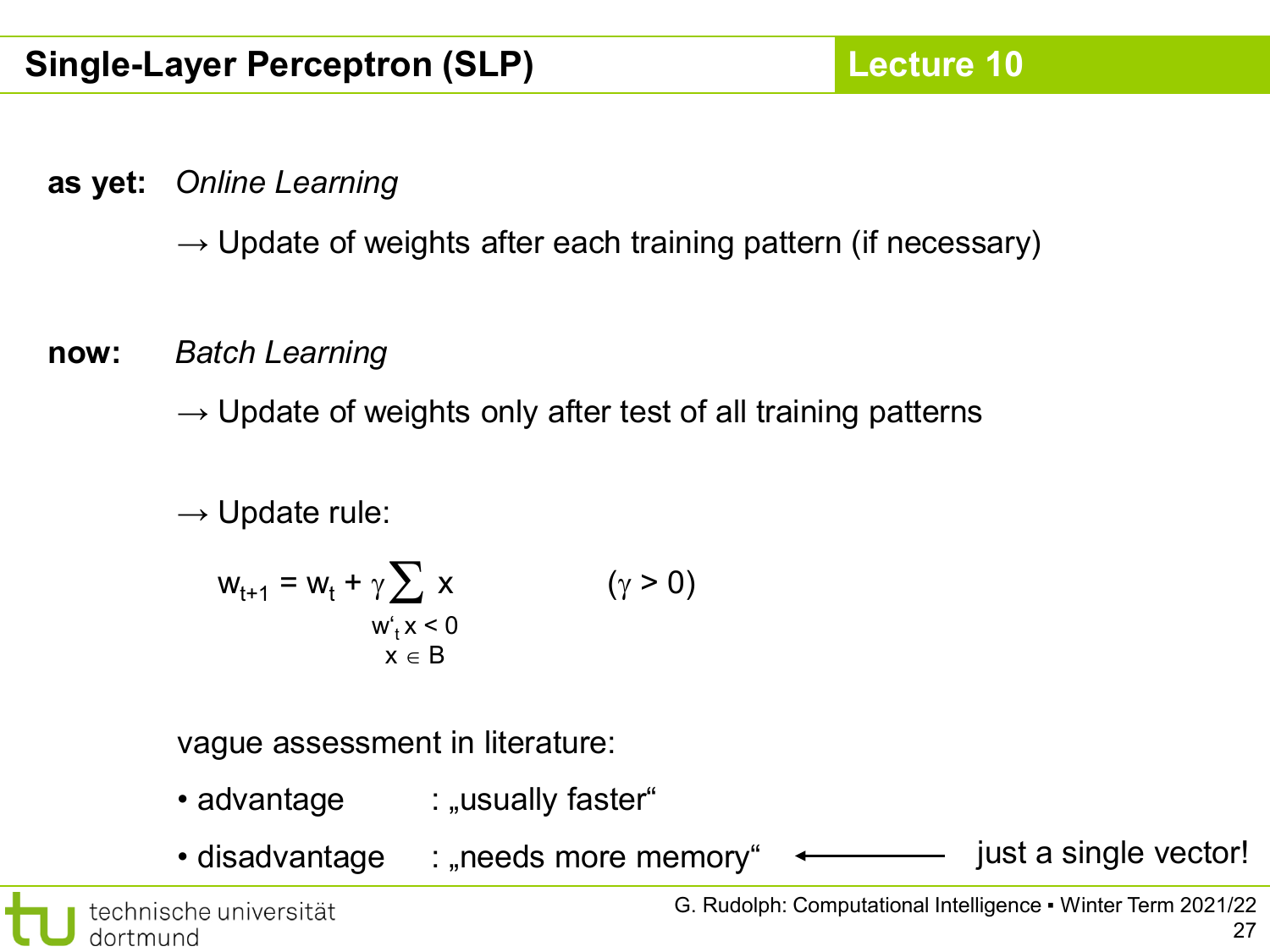#### **find weights by means of optimization**

Let  $F(w) = \{ x \in B : w'x < 0 \}$  be the set of patterns incorrectly classified by weight w.

Objective function:

$$
f(w) = -\sum_{x \in F(w)} w'x \rightarrow min!
$$

Optimum: f(v

$$
w) = 0 \qquad \text{iff } F(w) \text{ is empty}
$$

Possible approach: *gradient method*

$$
w_{t+1} = w_t - \gamma \nabla f(w_t) \qquad (\gamma > 0)
$$

converges to a local minimum (dep. on  $w_0$ )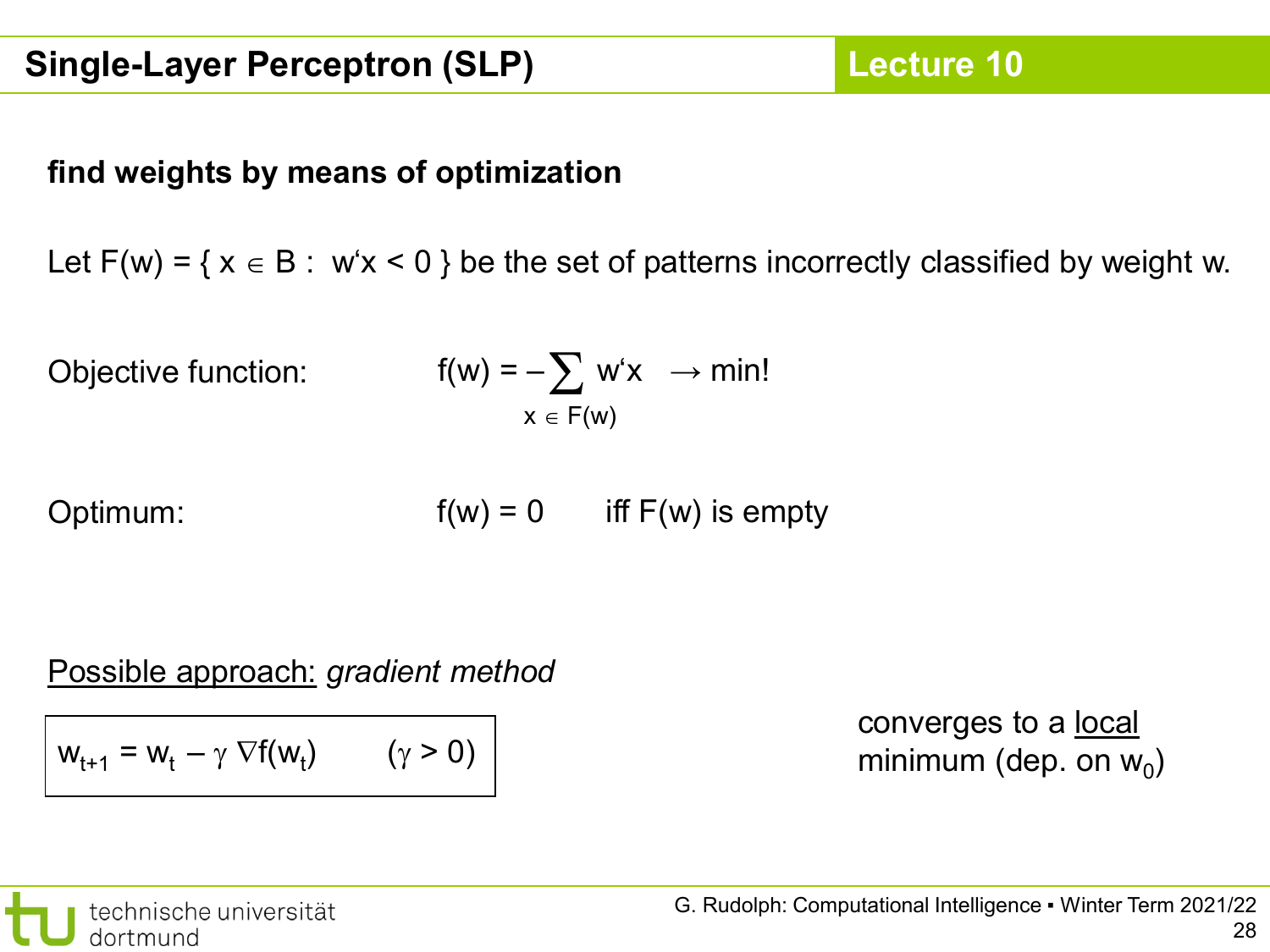#### **Gradient method**

 $w_{t+1} = w_t - \gamma \nabla f(w_t)$ 

Gradient points in direction of steepest ascent of function f(⋅)

Gradient 
$$
\nabla f(w) = \left(\frac{\partial f(w)}{\partial w_1}, \frac{\partial f(w)}{\partial w_2}, \dots, \frac{\partial f(w)}{\partial w_n}\right)
$$

$$
\frac{\partial f(w)}{\partial w_i} = -\frac{\partial}{\partial w_i} \sum_{x \in F(w)} w' x = -\frac{\partial}{\partial w_i} \sum_{x \in F(w)} \sum_{j=1}^n w_j \cdot x_j
$$

$$
= - \sum_{x \in F(w)} \frac{\partial}{\partial w_i} \left( \sum_{j=1}^n w_j \cdot x_j \right) = - \sum_{x \in F(w)} x_i
$$

**Caution:** Indices i of  $w_i$ here denote components of vector w; they are **not** the iteration

counters!

technische universität dortmund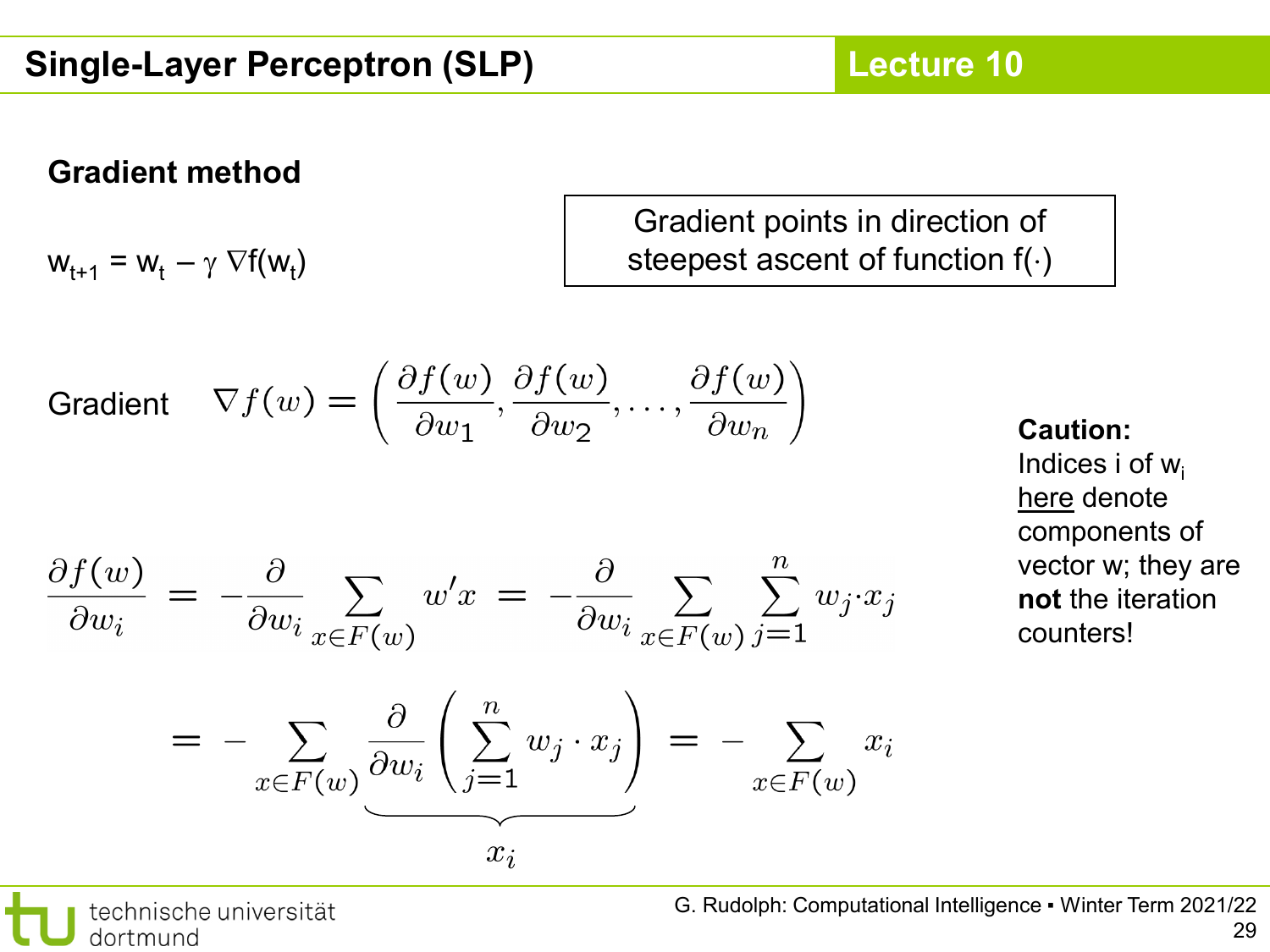#### **Gradient method**

thus:

gradient 
$$
\nabla f(w) = \left(\frac{\partial f(w)}{\partial w_1}, \frac{\partial f(w)}{\partial w_2}, \dots, \frac{\partial f(w)}{\partial w_n}\right)'
$$
  
\n
$$
= \left(\sum_{x \in F(w)} x_1, \sum_{x \in F(w)} x_2, \dots, \sum_{x \in F(w)} x_n\right)'
$$
\n
$$
= \sum_{x \in F(w)} x
$$

$$
\Rightarrow w_{t+1} = w_t + \gamma \sum_{x \in F(w_t)} x
$$

gradient method ⇔ batch learning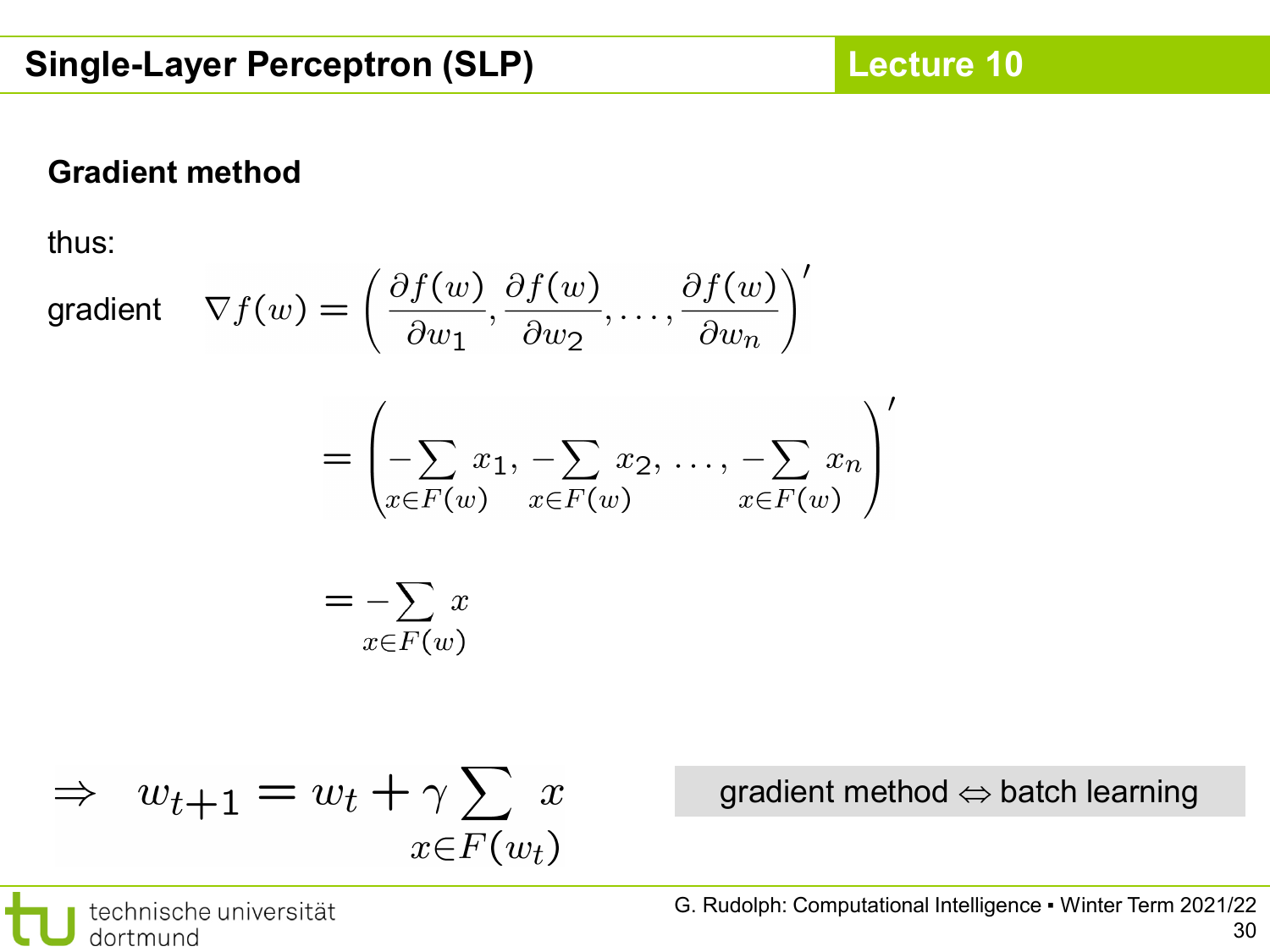#### **How difficult is it**

(a) to find a separating hyperplane, provided it exists?

(b) to decide, that there is no separating hyperplane?

Let B = P  $\cup$  { -x : x  $\in$  N } (only positive examples),  $w_i \in R$ ,  $\theta \in R$ ,  $|B|$  = m

For every example  $x_i \in B$  should hold:

 $x_{i1}$  w<sub>1</sub> +  $x_{i2}$  w<sub>2</sub> + ... +  $x_{in}$  w<sub>n</sub>  $\geq \theta$   $\longrightarrow$  trivial solution w<sub>i</sub> =  $\theta$  = 0 to be excluded!

Therefore additionally:  $\eta \in \mathsf{R}$  $x_{i1}$  w<sub>1</sub> +  $x_{i2}$  w<sub>2</sub> + ... +  $x_{in}$  w<sub>n</sub> –  $\theta$  –  $\eta \ge 0$ 

**Idea:** η maximize  $\rightarrow$  if  $\eta^* > 0$ , then solution found